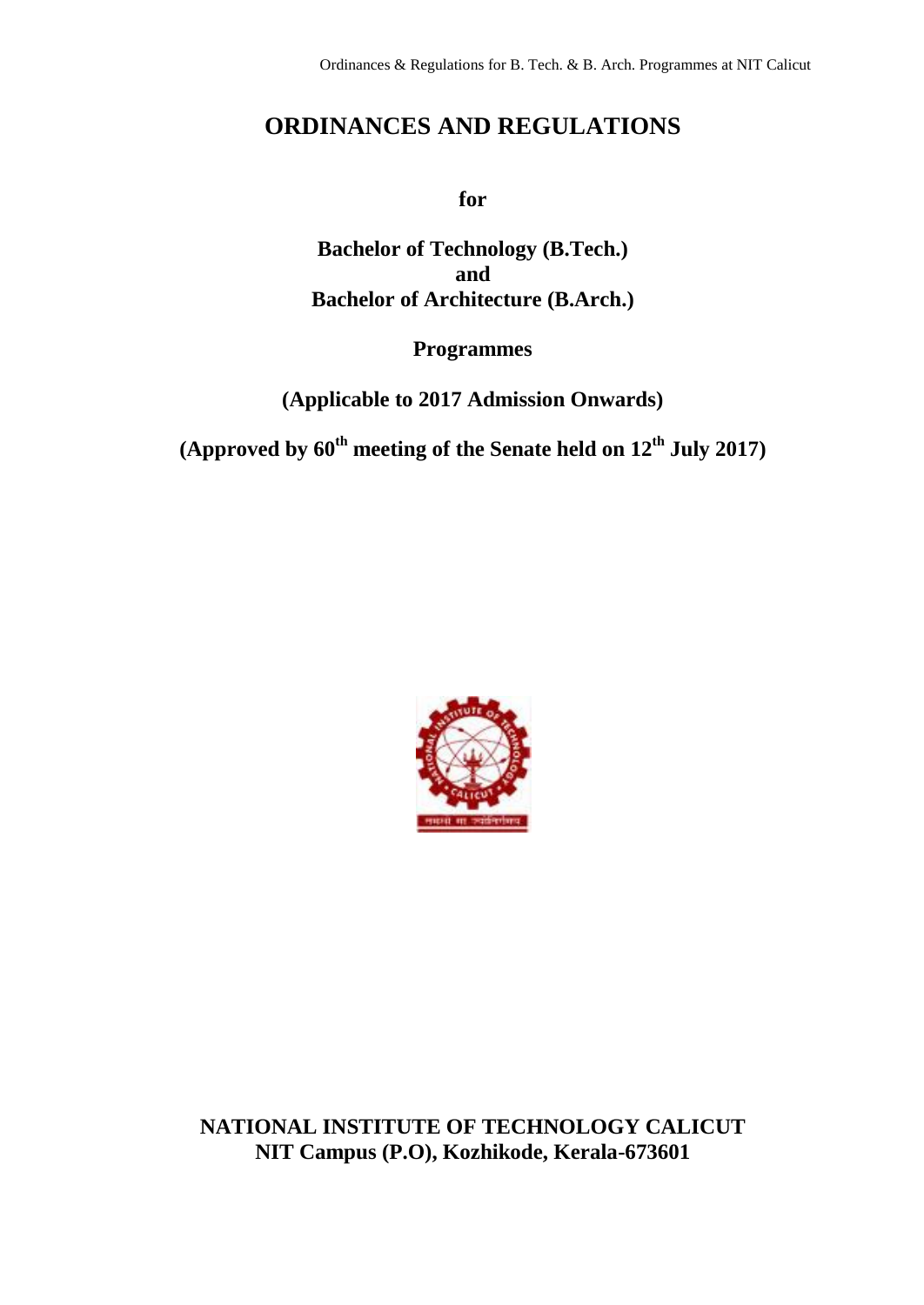# **CONTENTS**

# **ORDINANCES**

### **REGULATIONS**

- R.1 Admission
- R.2 Structure of the B.Tech. and B.Arch. Programmes
- R.3 Faculty Advisor
- R.4 Class Committee
- R.5 Change of Branch-only for B.Tech. Programme
- R.6 Registration and Enrolment
- R.7 Registration Requirement
- R.8 Minimum Requirement to Continue the Programme
- R.9 Maximum Duration of the Programme
- R.10 Temporary Discontinuation<br>R.11 Discipline
- Discipline
- R.12 Attendance & Leave
- R.13 Assessment Procedure
- R.14 System of Tests/Assignments/Tutorials
- R.15 End Semester Examination
- R.16 Weights
- R.17 Makeup Examination
- R.18 Evaluation of Project/Thesis and Seminar
- R.19 Method of Grading
- R.20 Declaration of Results
- R.21 Supplementary Examinations for theory courses
- R.22 Re-evaluation of Answer Sheets & Repetition of a Course.
- R.23 Grade Point Average
- R.24 Grade Card
- R.25 Slow-Pace Learning
- R.26 Permanent Disqualification
- R.27 Courses under OT Category
- R.28 Transfer of Credits
- R.29 Eligibility for the Award of B.Tech/B.Arch. Degree
- R.30 Power to Modify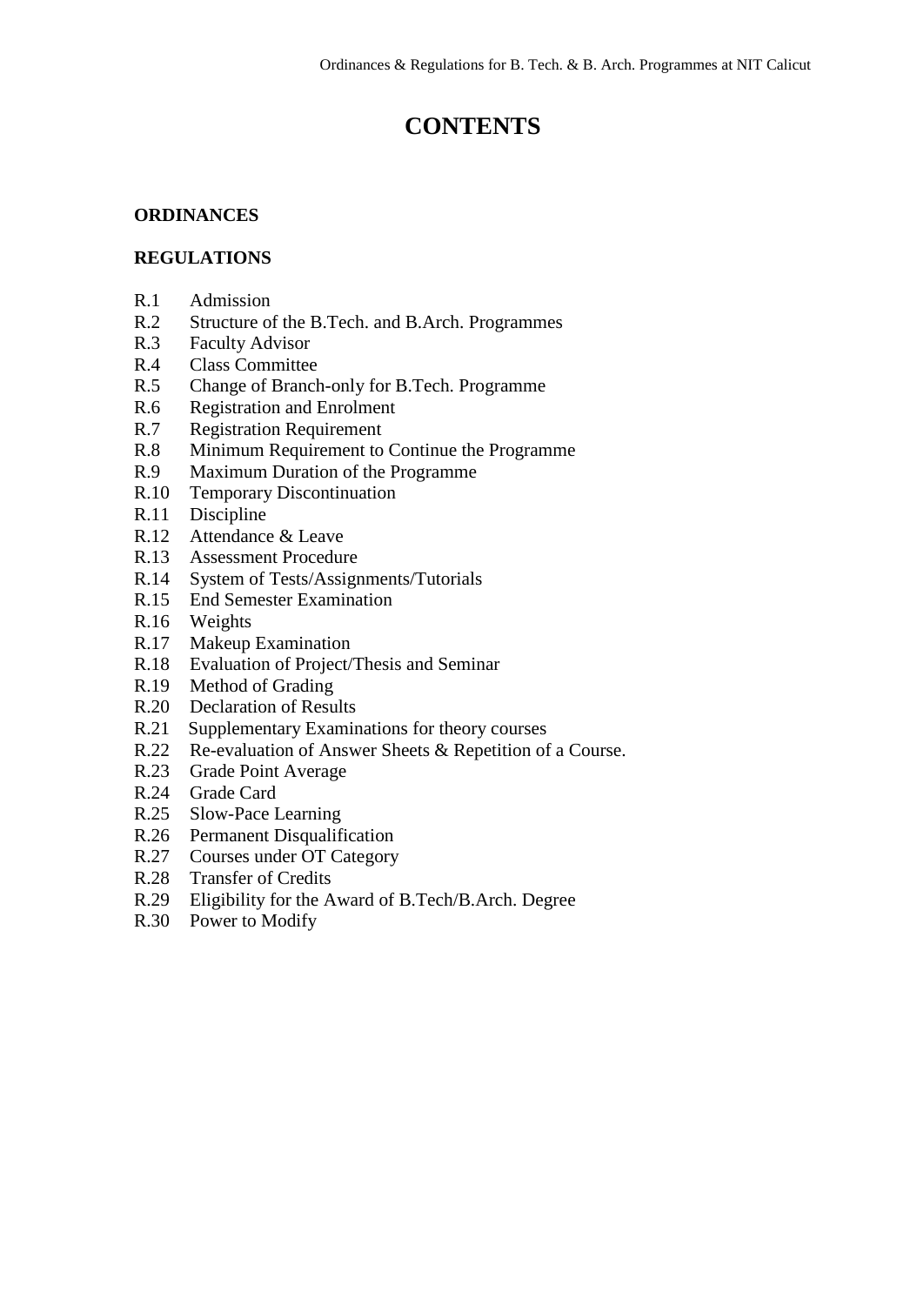# **ORDINANCES**

- O.1 Eligibility for admission, admission policy and procedure shall be decided from time to time by the Senate/Board of Governors (BoG) of National Institute of Technology Calicut (Institute), following the guidelines issued by the Ministry of Human Resource Development (MHRD), Government of India.
- O.2 NIT Calicut offers regular full-time B.Tech. and B.Arch. Programmes. The duration of the B.Tech. programme shall be 4 years (8 semesters). The duration of the B.Arch. programme shall be 5 years (10 semesters). Every academic year consists of two semesters-Monsoon Semester (July-August to November-December) and Winter Semester (December-January to April-May).
- O.3 Award of B.Tech. and B.Arch. degree shall be in accordance with the regulations of the Senate of the Institute.
- O.4 The Senate/BoG of the Institute has the right to modify any regulations stated from time to time.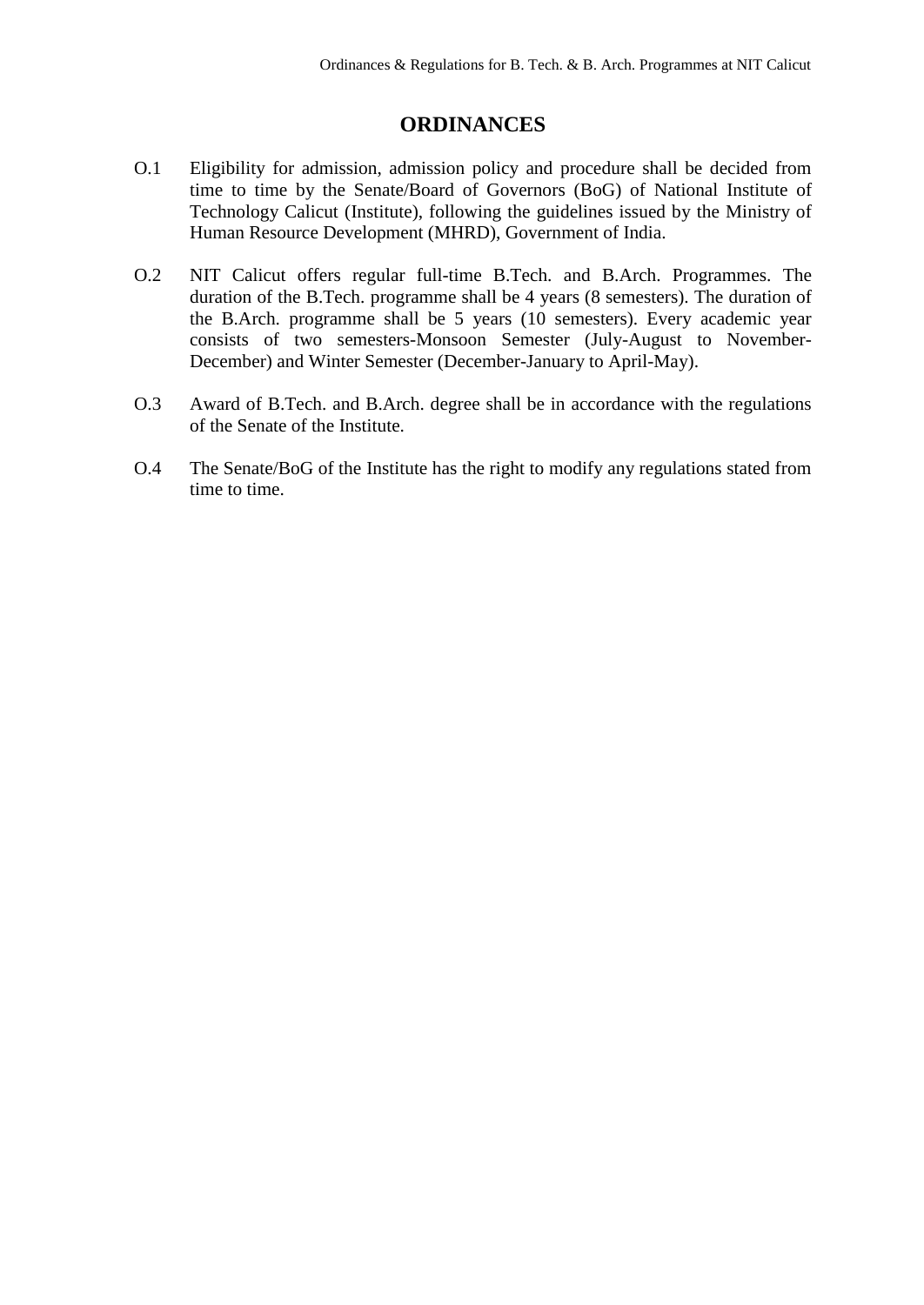# **REGULATIONS**

#### **R.1 Admission**

- R.1.1 Admission to the B.Tech. and B.Arch. programmes of the National Institute of Technology Calicut will be in accordance with the instructions received from the MHRD, Government of India from time to time. The number of seats in each branch of the B.Tech. programme and B.Arch. programme will be decided by the Senate/BoG of the Institute following the instructions from MHRD, Government of India. Reservation of seats to various categories shall be as per the directives from MHRD, Government of India, from time to time. A limited number of seats may be offered to Foreign Nationals and Indians living abroad, in accordance with the rules and procedures issued by the MHRD from time to time.
- R.1.2 Eligibility for admission shall be as per the criteria issued by the admission authority entrusted by the MHRD, Government of India, from time to time.
- R.1.3 Candidates have to fulfill the medical standards required for admission as set out in the Information Brochure of the Institute or by any other body or organization entrusted by MHRD/the Institute.
- R.1.4 The selected candidates shall be admitted to the B.Tech. or B.Arch. programme after he/she fulfills all the admission requirements set by the Institute after payment of the prescribed fees.
- R.1.5 In all matters related to admission to the B.Tech. or B.Arch. programme, the decision by the Institute or by any other body/organization entrusted by MHRD/ the Institute and its interpretation given by the Chairman of the Senate shall be final and binding.
- R.1.6 If at any time after admission, it is found that a candidate has not fulfilled any of the requirements stipulated by the Institute or any other body or organization entrusted for the admission by MHRD/the Institute, the Dean (Academic) may revoke the admission of the candidate and report the matter to the Senate.
- R.1.7 The fee structure is as decided by the BoG following the directives of MHRD, Government of India, from time to time.

#### **R.2 Structure of the B.Tech. and B.Arch. programmes**

- R.2.1 The programme of instruction shall consist of the following:
	- i) General (common) core programme comprising basic sciences, life science, engineering sciences, humanities, technical arts and mathematics;
	- ii) Engineering/Architecture core programme introducing the student to the foundation of engineering in the respective branch or architecture;
	- iii) Elective programme enabling the student to opt and undergo a set of courses of interest to him/her;
	- iv) Professional practice including project, seminar and industrial training and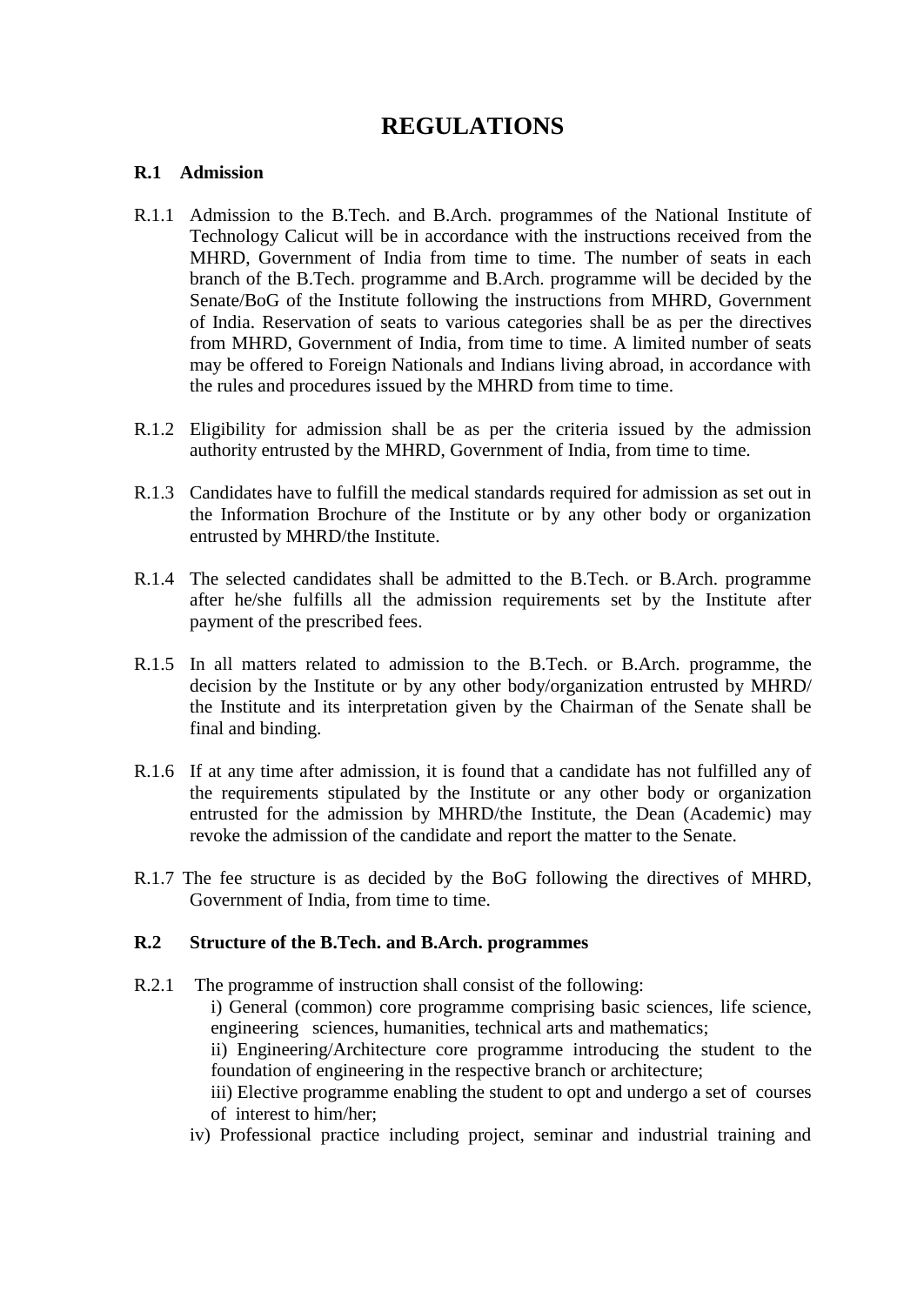v) Courses such as Environmental Studies, Physical Education, Value Education and National Service Scheme (termed as OT).

- R.2.2 The complete B.Tech. programme will consist of 8 categories: Mathematics, Science, Humanities, Basic Engineering, Professional Core, Departmental Electives, Open Electives and Other Courses, distributed over eight semesters with two semesters per academic year. The complete B.Arch. programme will consist of 8 categories: Mathematics, Science, Humanities, Basic Engineering, Professional Core (Architecture), Departmental Electives, Open Electives and Other Courses, distributed over ten semesters with two semesters per academic year.
- R.2.3 Every branch of the B.Tech. programme and B.Arch. programme shall have a curriculum and syllabi for the courses approved by the Senate. Syllabus for any course can be modified/updated by the respective department with recommendations from Department Consultative Committee (DCC) and approval from Senate. Curriculum revisions, when required, will be proposed by a committee nominated by the Dean (Academic). All revisions shall be recommended by DCC of the concerned departments and approved by the Senate.
- R.2.4 The academic programmes of the Institute follow the credit system. The general pattern is:
	- i) One credit for each lecture hour per week per semester (Though one credit is given to one lecture hour per week as per curriculum, minimum two more hours are essentially required to support every contact hour);
	- ii) One (or two) credits for each laboratory practical course of two (or three) hours per week per semester;
	- iii) Two (or three) credits for drawing courses of two lecture plus two (or three) hours of drawing classes per week per semester.
	- iv) Design, seminar, thesis and project courses with appropriate credits.
	- v) Courses with only lectures or lectures clubbed either with practical or drawing or projects etc., and with appropriate credits.

Exact details of the courses and credits will be as per the approved curriculum.

R.2.5 The curriculum of any branch of the B.Tech. programme shall have a total of 160credits. The curriculum of the B.Arch. programme shall have a total of 210 credits.

Students shall earn the above minimum total credits and score CGPA of 5.0 or above for their successful completion of the programme to receive the Degree.

After the successful completion of the minimum required credits for the progarmme, if the CGPA scored is less than 5.0, students are eligible to get only Course Completion Certificate indicating the CGPA score, and they are not eligible for the award of the degree.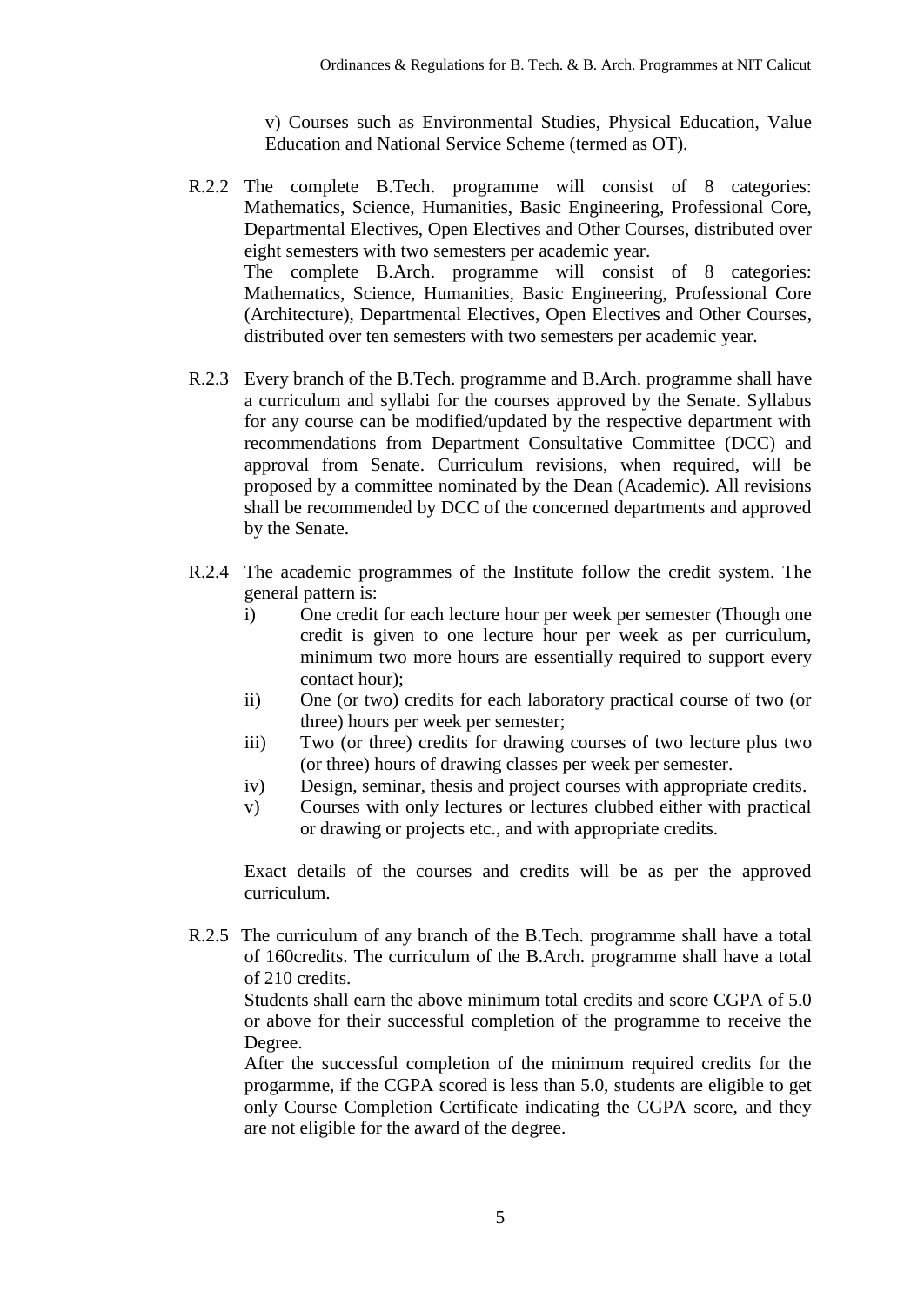- R.2.6 No semester shall have more than six lecture-based courses and two laboratory and/or drawing/seminar/project courses as prescribed, in the curriculum (excluding OT).
- R.2.7 Departments have to offer all the core courses prescribed in the curriculum for any semester. Sufficient number of elective courses shall also be offered in line with the curriculum. Number of elective courses and other courses, if any, from the curriculum, to be offered in any semester can be decided by the DCC, based on the requirement/pre-registration data.
- R.2.8 Every course of the B.Tech. programme shall be placed in one of the 8 categories as listed in Table 1.

| <b>Sl. No.</b> | <b>COURSE CATEGORY</b>      | Number of<br><b>Courses</b> | <b>Credits</b> |  |  |
|----------------|-----------------------------|-----------------------------|----------------|--|--|
| 1.             | Mathematics (MA)            | 4                           | 12             |  |  |
| 2.             | Science (BS)                | 5                           | 10             |  |  |
| 3.             | Humanities (HL)             | 3                           | 9              |  |  |
| 4.             | Basic Engineering (BE)      | 6                           | 15             |  |  |
| 5.             | Professional Core (PC)      | 27                          | 81             |  |  |
| 6.             | Open Electives (OE)         | $\mathcal{D}_{\mathcal{L}}$ | 6              |  |  |
| 7.             | Departmental Electives (DE) | 7                           | 21             |  |  |
| 8.             | Other Courses (OT)          | 4                           | 6              |  |  |
|                | <b>TOTAL</b>                | 58                          | 160            |  |  |

**Table 1**

Minimum credits to be earned for the course completion of B.Tech. Degree programme are **160** (of which 6 credits of course work done (Sl. No. 8 in the above table) under OT are of Pass/Fail category and are not counted towards CGPA calculation).

R.2.9 Every course of the B.Arch. programme shall be placed in one of the 8 categories as listed in Table 2.

| `able |  |
|-------|--|
|-------|--|

| <b>Sl. No.</b> | <b>COURSE CATEGORY</b>                       | Number of<br><b>Courses</b> | <b>Credits</b> |
|----------------|----------------------------------------------|-----------------------------|----------------|
| 1.             | Mathematics (MA)                             |                             |                |
| 2.             | Science (BS)                                 |                             |                |
| 3.             | Humanities (HL)                              |                             |                |
| 4.             | Basic Engineering (BE)                       | 3                           | 8              |
| 5.             | Professional Core (PC)-<br>Architecture (AR) | 49                          | 170            |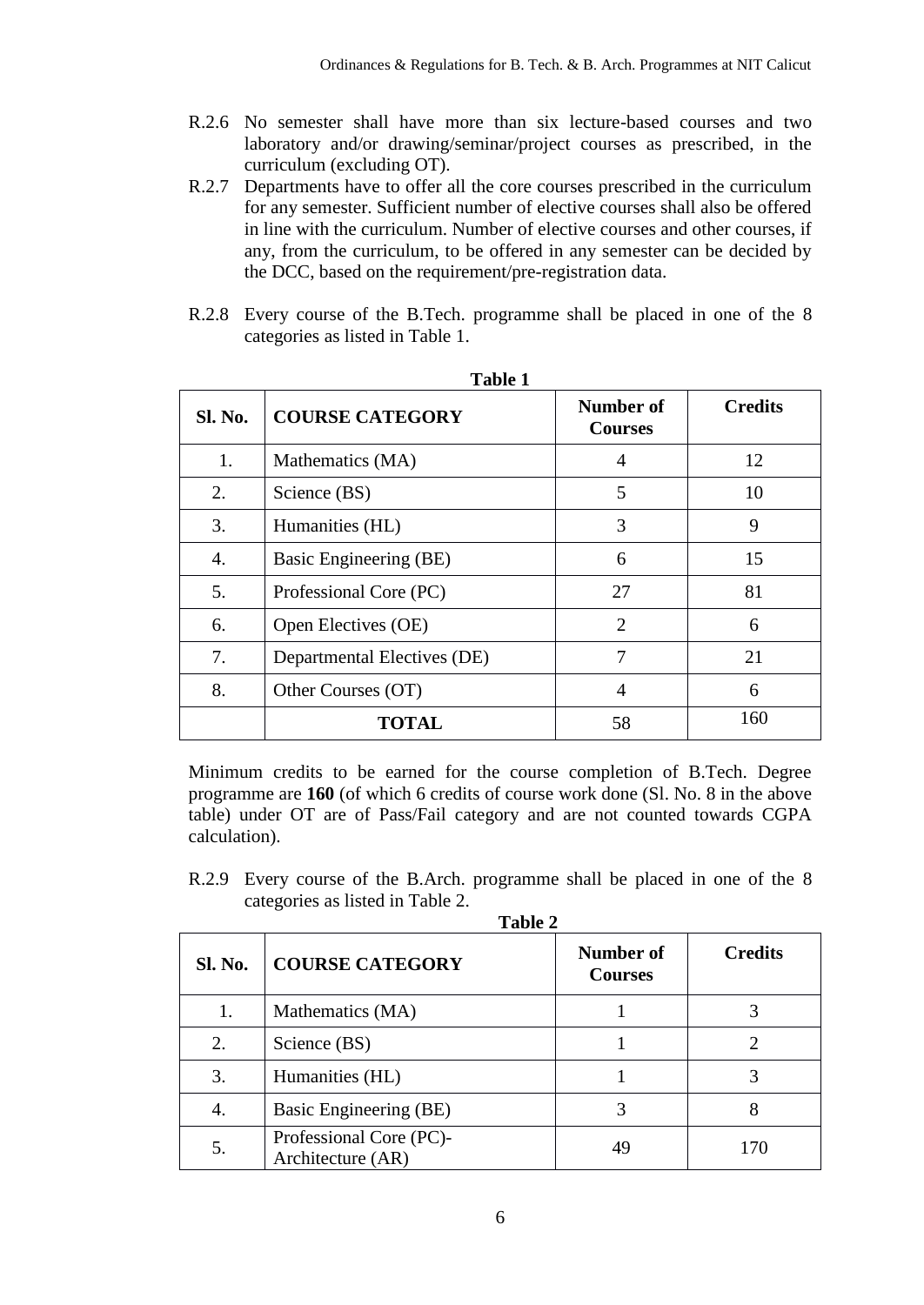| 6. | Open Electives (OE)         |  |
|----|-----------------------------|--|
|    | Departmental Electives (DE) |  |
|    | Other Courses (OT)          |  |
|    | <b>TOTAL</b>                |  |

Minimum credits to be earned for the course completion of B.Arch. Degree programme are **210** (of which 6 credits of course work done (Sl. No.8 in the above table) under OT are of Pass/Fail category and are not counted towards CGPA calculation).

- R.2.10 Courses in the first and second semesters are normally referred as first level courses. In a similar manner, there are second, third, fourth and fifth level courses (fifth level is only for B. Arch. programme) for higher semesters.
- R.2.11A student who has earned the minimum number of credits and minimum CGPA (5.0) required for the award of the degree including the minimum credits prescribed for each category shall not be permitted to register for more courses to improve his/her CGPA.

If the CGPA is less than 5.0 after the successful completion of the minimum required credits for the programme, students will be allowed to repeat the courses with 'R grade' (only those courses for which the student has obtained R grade), if they desire so, by registering for the same, until they score a CGPA of 5.0, within the maximum period of the programme (6 years for B. Tech. and 7 years for B. Arch.). The number of courses with R grade repeated for improving the CGPA will be just that required for a minimum CGPA of 5.0. More courses repeated will not be considered if the CGPA is more than 5.

R.2.12 The medium of instruction is English. All examinations, project/seminar reports, presentations and communications will be in English only.

#### **R.3 Faculty Advisor**

R.3.1 To help the students in planning their courses of study and for getting general advice on the academic programme, the concerned department will assign a certain number of students to a permanent faculty member who will be called their "Faculty Advisor (FA)". One faculty advisor will act as the coordinating faculty advisor when more than one faculty advisors are assigned for a class of students.

Students shall first approach their faculty advisor for all kinds of academic advices, course registrations, leave and all academic/study related matters in the Institute. Whenever required, he/she shall provide necessary advice to the students. FA shall make appropriate recommendations or remarks on the applications submitted by the students before forwarding to HoD/other concerned officials.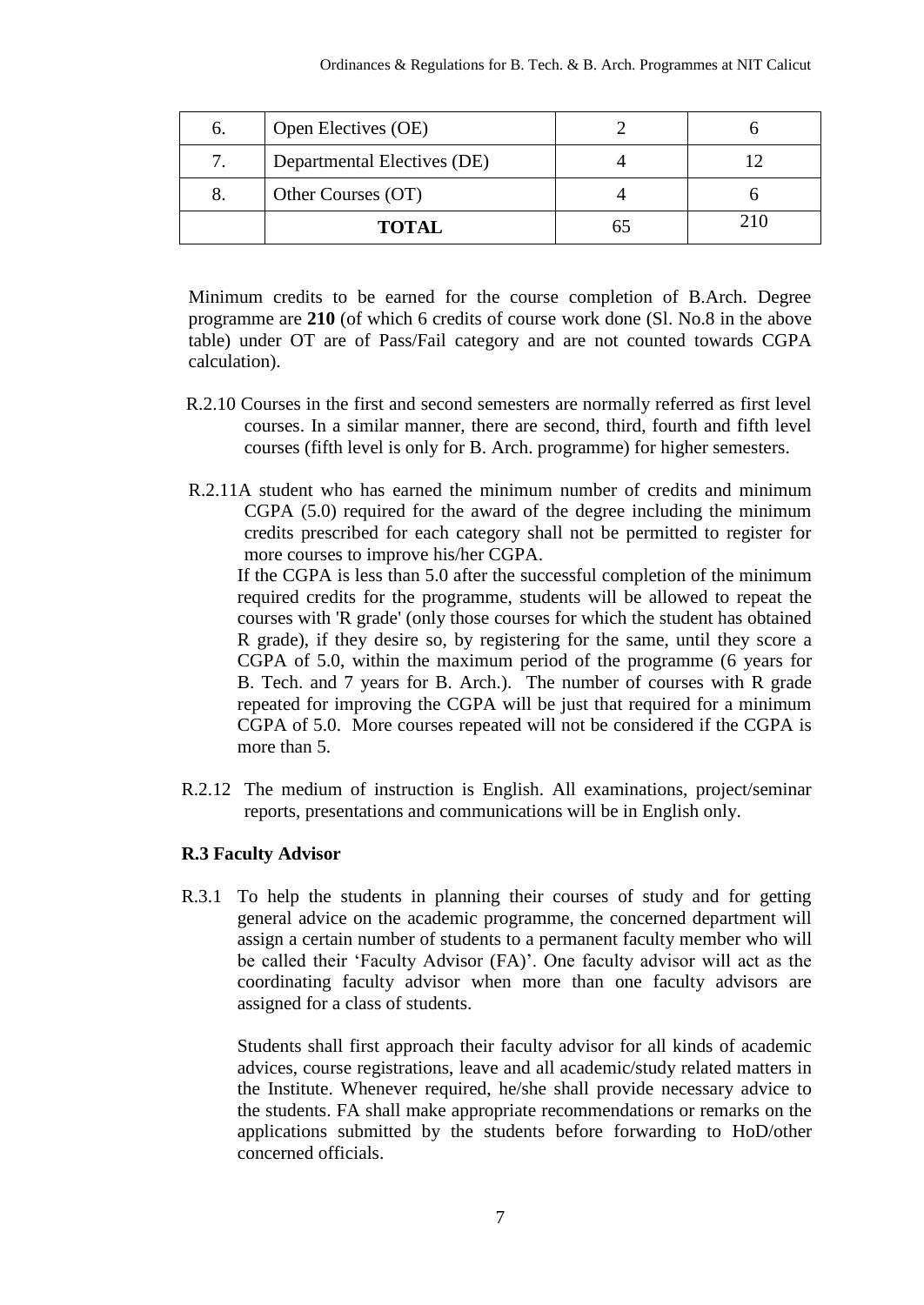Faculty advisor will keep the complete record of academics, attendance /leave, disciplinary actions if any, contact details of parents/local guardians if any and any other relevant data of the students assigned to him/her.

If the performance of the students is found poor in class tests or if the student is not regular in the class as informed by the course faculty in the class committee, FA shall give necessary motivation/advice or warning to the concerned students. If the student still does not show any improvement, matter shall be reported to HoD. Information about the progress/performance may be intimated to their local guardian/parents by the HoD/FA.

Local guardian/parents shall be informed to maintain contact with the FA of his/her ward for seeking information on performance of their ward.

### **R.4 Class Committee**

R.4.1 Every class of the B.Tech. programme and B.Arch. programme shall have a Class Committee consisting of all course faculty and students' representatives to coordinate the academic activities.

For the first and second semester of the B.Tech..programme, there shall be a common Class Committee constituted by the Dean (Academic).

For the B.Arch. programme and every other class of the B.Tech. programme, semester wise, branch wise Class Committee shall be constituted by the respective Head of Department (HoD).

- R.4.2 The constitution of the first/second semester class committee (for B.Tech. progarmme) is as follows:
	- i) The First Year Coordinator, a senior faculty member of the Institute not associated with teaching the first level classes, nominated by the Dean (Academic) shall be the Chairperson,
	- ii) Course faculty or Course coordinator (one faculty member selected from the faculty members offering the same course to different batches) of each of the lecture based courses,
	- iii) Course faculty or Course coordinator (one faculty member selected from the faculty members offering the same course to different batches) of the practical/laboratory/drawing courses,
	- iv) One student from each batch or branch nominated by the Chairperson of the class committee/elected with representation from all streams/batches

v) Faculty Advisors of all the first/second semester students.

The Chairperson of the first year class committee may co-opt any course faculty of first/second semester as a member in addition to the course coordinator.

R.4.3 The constitution of class committees for all semesters of B.Arch. and third and higher semesters of B.Tech. progarmme is as follows: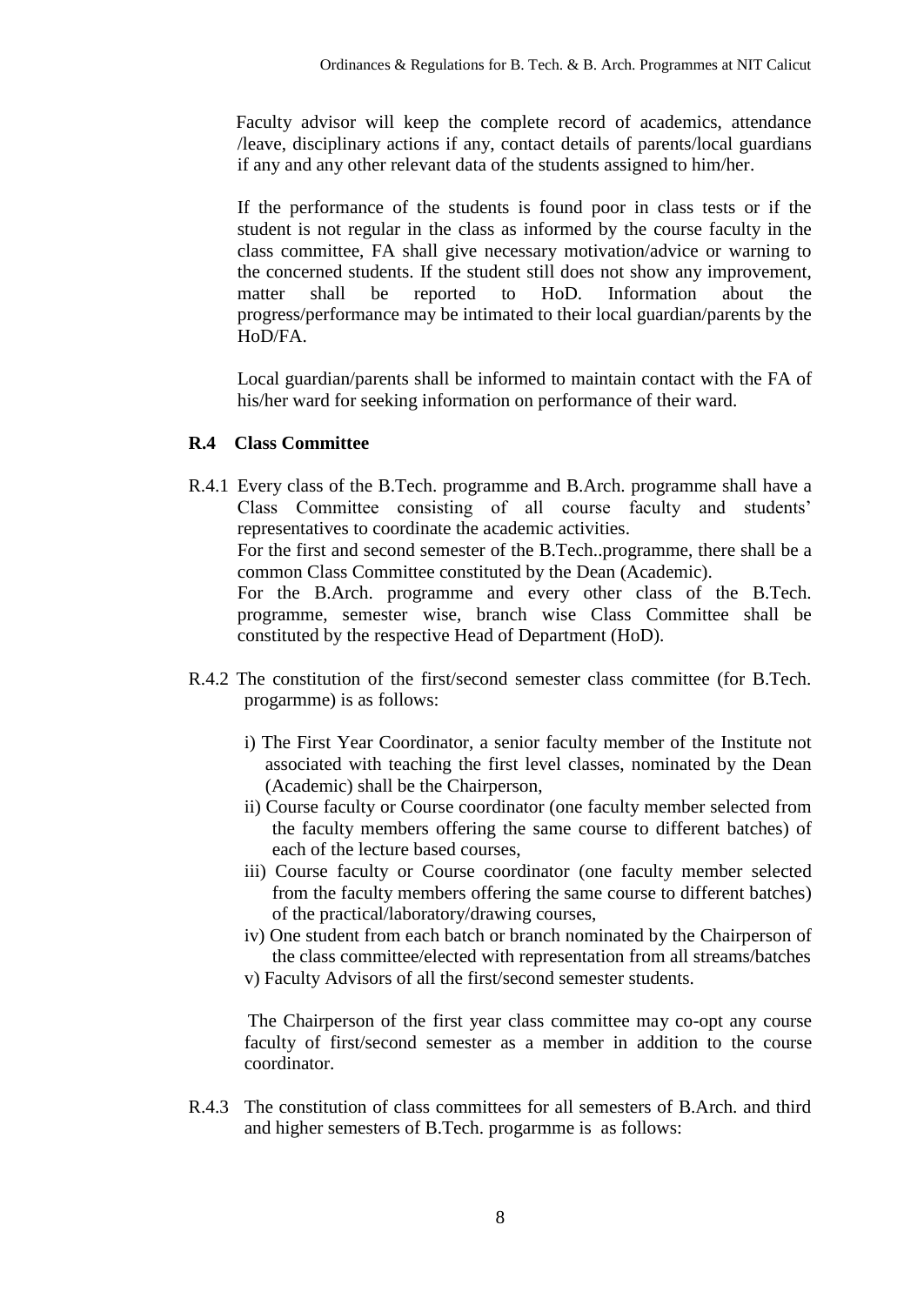- i) One professor or a senior faculty of the department, not engaging the concerned class to be nominated by the respective HoD to act as the Chairperson,
- ii) Course faculty or Course coordinator (one faculty member selected from the faculty members offering the same course to different batches) of each of the lecture based courses,
- iii) Course faculty or Course coordinator (one faculty member selected from the faculty members offering the same course to different batches) of the practical/laboratory/drawing/seminar/project courses,
- iv) Two students of the class/batch nominated by the FA/HoD,
- v) Faculty Advisors of all the students in the concerned class.

The Chairperson of the class committee may co-opt any course faculty of the concerned class as a member in addition to the course coordinator.

R.4.4 Term of the Class Committee shall be one semester. The Committee shall meet at least thrice during the semester.

The Director and Dean (Academic) or his/her nominee or HoD shall have the right to be present in any class committee meetings. The Chairman of the committee shall record the proceedings of each meeting and communicate a copy of each meeting to the concerned HoD for any further actions.

- R.4.5 The responsibilities of the Class Committee include the following:
	- i) Finalise the evaluation/assessment/course plan submitted by the course faculty
	- ii) Review periodically the progress of the classes, attendance of the students,
	- iii) Identify students with poor performance in the tests and low attendance. List of such students shall be reported to FA. These students shall be motivated or given necessary advice/warning through FA/HoD.
	- iv)Discuss problems concerning conduct of the classes with reference to the curriculum and syllabi and make suitable suggestions and recommendations. These points shall be communicated to Dean (Academic).
	- vi) Finalization of the semester results (without the student members). Final results will be submitted to the HoD in the prescribed format for publishing in the web/notice board, with a copy given to the FA.

The method of evaluation/assessment/course plan will be decided by the concerned course faculty/course coordinator and will be announced in the class in the beginning of the semester. These details will be presented/discussed in the first class committee (to be conducted within two weeks from the beginning of the semester) by the course faculty and modifications if any, based on the discussions shall be made. All such records shall be filed and kept by the Chairman of the class committee.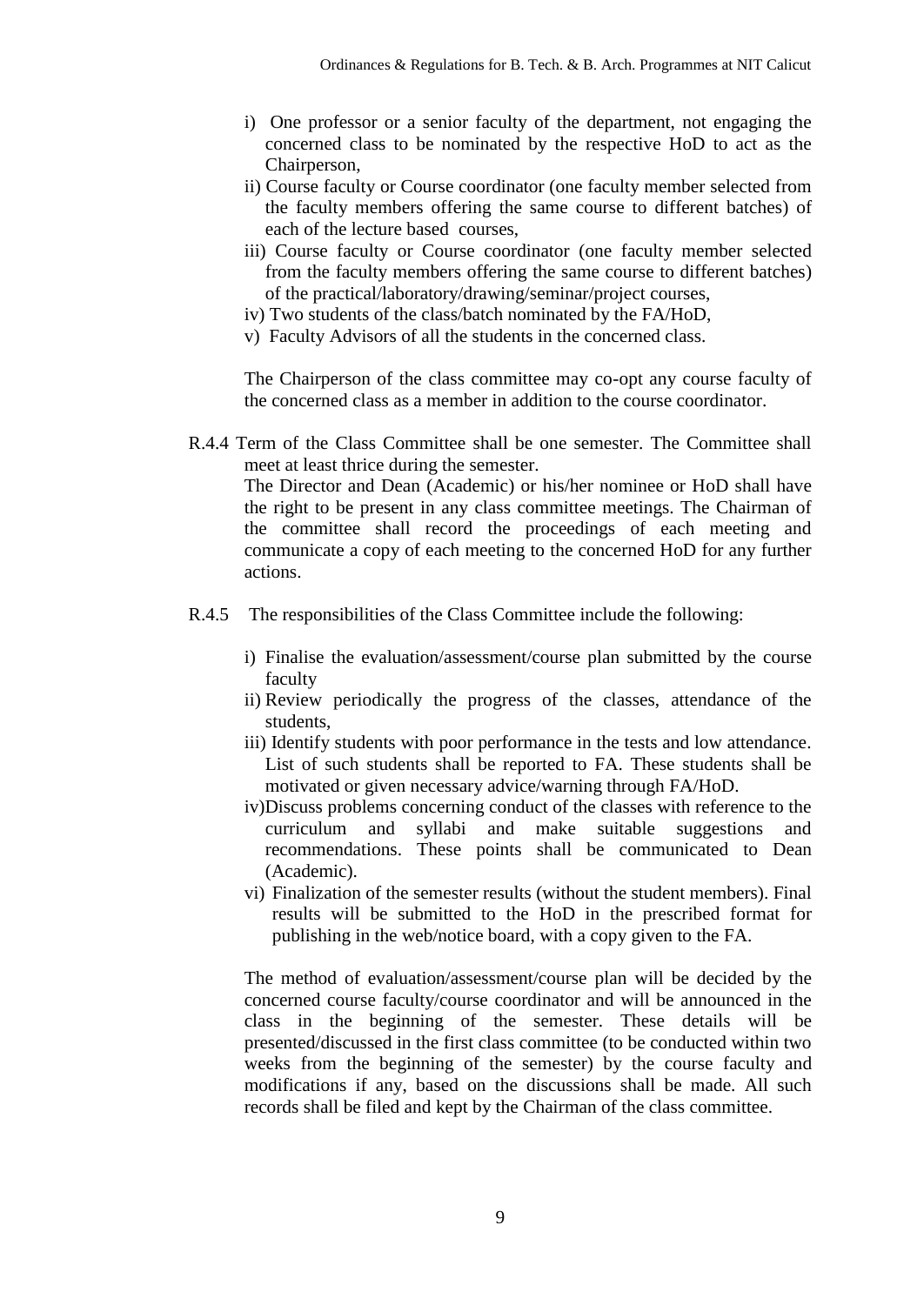#### **R.5 Change of Branch–only for B.Tech. Programme**

- R.5.1 As an incentive for excellent academic performance in the first two semesters, a limited number of students shall be allowed transfer to the branches of their choice.
- R.5.2 All students who have successfully completed the first two semesters of the courses in the first attempt with CGPA of not less than 9.00 shall be eligible for consideration for change of branch. Eligible students shall apply through the FA on issue of notification.
- R.5.3 Maximum number of inward transfers allowed to a branch is two while the maximum number of outward transfers from a branch is also two, as per R.5.2 above.
- R.5.4 Pass or fail in OT courses will not be considered for change of branch.
- R.5.5 Final list of candidates with permitted branch changes will be published by the academic section with copies to the Department/FA.
- R.5.6 Rules for change of branch are subject to revision from time to time and the decision of the Senate shall be final and binding.

#### **R.6 Registration and Enrolment**

R.6.1 Except for the first semester, registration and enrolment shall be done at the beginning of the semester as per the schedule and procedure announced by the academic section.

A student shall be eligible for enrolment only if he/she completely satisfies the minimum requirement to continue the programme as per regulation R.8 and shall be permitted to enroll only if (i) he/she has cleared all the dues in the Institute, hostel & library up to the end of the previous semester and (ii) he/she is not debarred from enrolment by a disciplinary action of the Institute, (iii) he/she has paid all the tuition fees and all other relevant fees, if any, prescribed by the Institute.

Students shall complete formalities like teaching evaluation of the courses registered in the previous semester, per-registration etc., if any, as notified by the academic section before the registration into the next semester.

Registration for the first semester is automatic for all the students admitted and for the second semester, registration will be as per the procedure announced by the academic section.

Students shall submit the course registration form duly filled in, in consultation with his/her Faculty Advisor, fee receipt and registration chit or any other forms in the prescribed format with all necessary enclosures, as required and notified by the academic section.

- R.6.2 Student has to ensure that his/her name is included in the list of registered students with each course faculty at the beginning of the semester on the first instructional day itself. If not, he/she has to contact FA.
- R.6.3 Course adjustment by adding/dropping course(s) to/from the initial registration is permitted on valid reasons, within three weeks of the commencement of the semester *or as mentioned in the academic calendar*,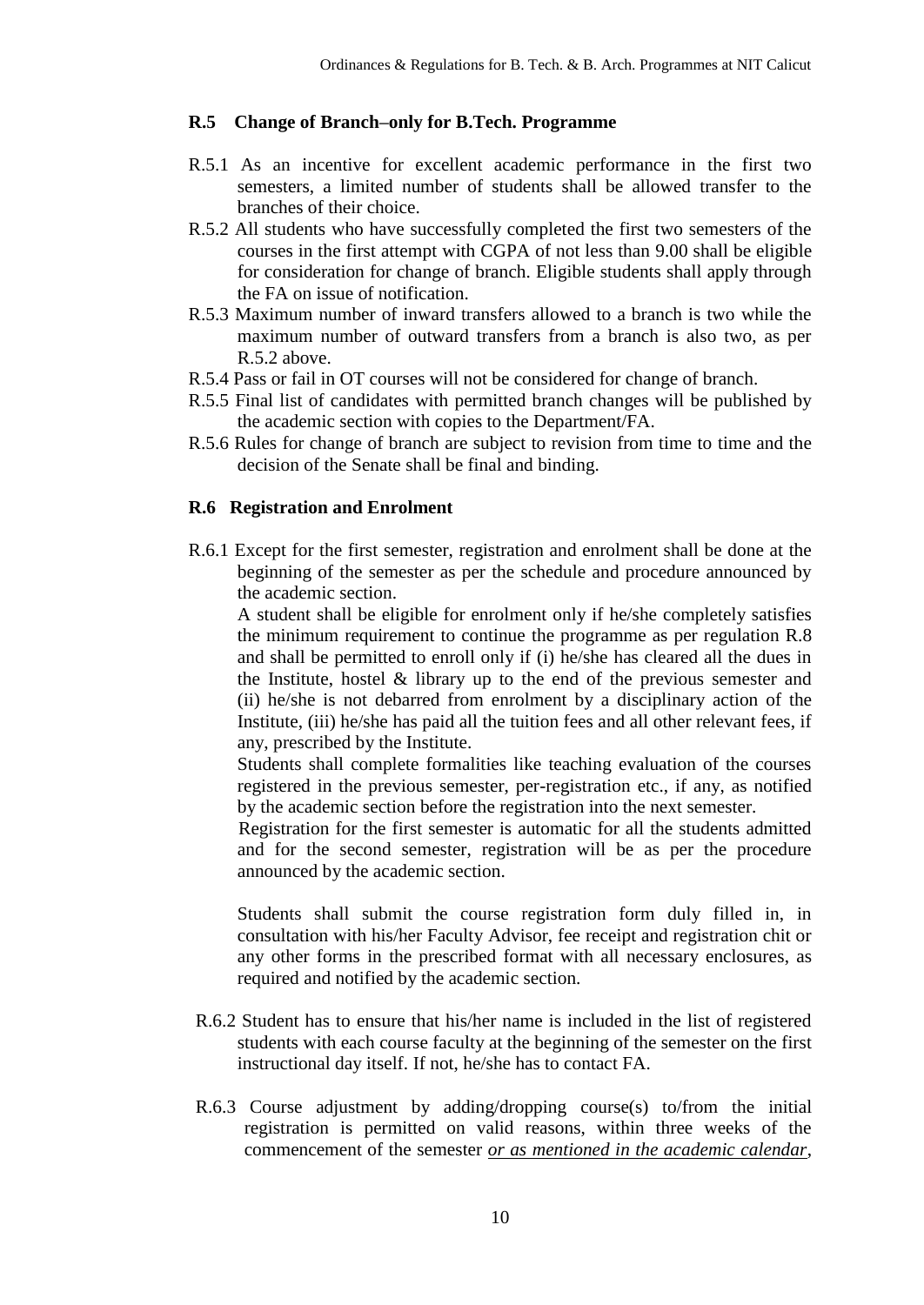*whichever is earlier*, with the written approval of his/her Faculty Advisor and HoD.

However the student should ensure that the total number of credits registered for in any semester should satisfy the maximum and minimum credits limits as per R.7.1 and also should enable him/her to earn the minimum number of credits per semester as per R.8.

Courses dropped will have to be registered when they are offered next, if they belong to the list of core courses which are compulsory.

- R.6.4 Students can register for 2 courses from a pool of Open Electives. Open Electives of a department are the elective courses offered by the same department or the core or elective courses offered by other departments of the Institute at the UG level, which are announced in every semester as Open Electives.
- R.6.5 A B.Tech./B.Arch. student may be allowed to register for an elective course from the PG curriculum during the final year based on the advice from the FA and permission from the course faculty, provided his/her CGPA upto the semester is 7.5 or above.

#### **R.7 Registration Requirement**

.

R.7.1 Maximum credits that can be registered by a B.Tech./B.Arch. student of any semester is the normal credits of the concerned semester (as per the approved curriculum) plus the credits of one more course or 4 credits only. However for students who are only repeating the failed courses/crediting the dropped courses or repeating courses with R grade to score the minimum CGPA requirement to earn the degree (and not registering for any regular courses), the maximum credits that can be registered is 24.

Minimum credits to be registered by a B.Tech./B. Arch. student of any semester is 14, except in the  $8<sup>th</sup>$  semester of B.Tech. and  $7<sup>th</sup>$  semester of B.Arch. However for students who are repeating only the failed courses/ crediting the dropped courses or repeating courses with R grade to score the minimum CGPA requirement to earn the degree or who have lesser number of credits to be earned for the successful completion of the programme, there is no such minimum limit.

The above details are also given in Table 3.

R.7.2 Registration for higher semester courses is permissible only after registering for all the core courses from lower semesters that are being offered at the time, subject to the maximum number of credits permitted. During the registration, preference shall be given to the courses such that the credit requirements of lower semesters will be met. Courses with prerequisites indicated in the curriculum/syllabus can be registered only after satisfying the prerequisites.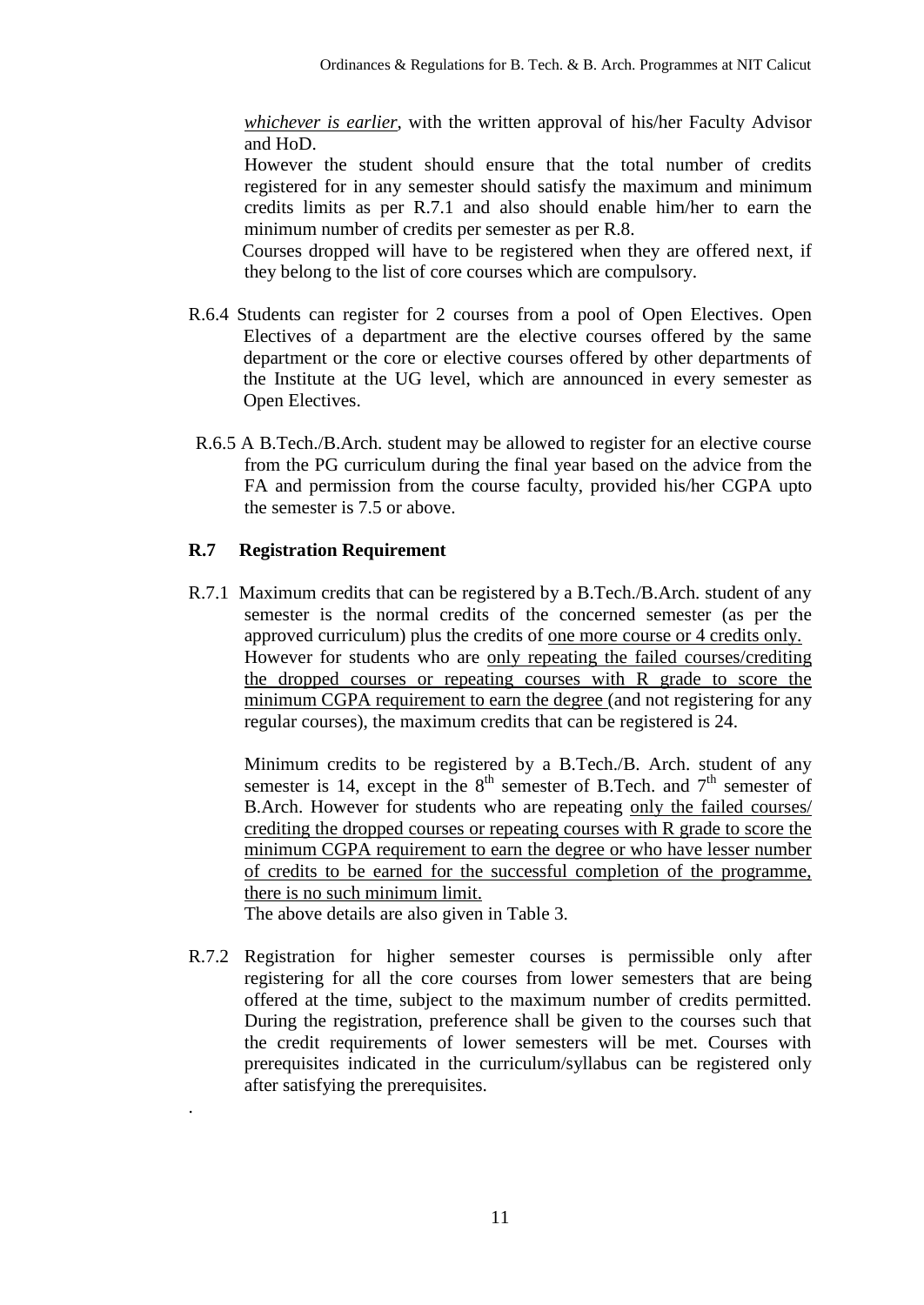#### **R.8 Minimum Requirement to Continue the Programme**

R.8.1a) All students admitted in first semester can continue to second semester. A student should earn not less than 24 credits in the first level (first and second semesters together), at the end of the second semester for the registration to the third semester.

If any student fails to satisfy the above minimum credit requirement to continue the programme, he/she shall be on academic probation for one year, during which he/she is allowed to register for failed courses only to earn/makeup the deficit credits.

At the end of the academic probation period, if any student still does not qualify to register for the third semester, he/she has to discontinue the programme.

The credit requirements mentioned above do not include OT courses, which are Pass/Fail courses and are not considered for CGPA calculation.

R.8.1b)All students registered for third semester courses and admitted in third semester can continue to fourth semester. A student should credit successfully all the first level (first and second semesters together) courses and should earn not less than 24 credits in the second level (third and fourth semesters together), at the end of the fourth semester for the registration to the fifth semester.

If any student fails to score the above minimum credit requirement to continue the programme, he/she shall be on academic probation for one year, during which he/she is allowed to register for failed courses only to earn/makeup the deficit credits.

At the end of the academic probation period, if any student still does not qualify to register for the fifth semester, he/she has to discontinue the programme.

The credit requirements mentioned above do not include OT courses, which are Pass/Fail courses and are not considered for CGPA calculation.

R.8.1c) All students registered for fifth semester courses and admitted in fifth semester can continue to sixth semester. A student should have completed successfully all the first and second level (first, second, third and fourth semesters) courses and should have earned not less than 24 credits in the third level (fifth and sixth semesters together), at the end of the sixth semester for registration to the seventh semester.

If any student fails to score the above minimum credit requirement to continue the programme,

- (i) he/she has to discontinue the programme, if he/she has already undergone two academic probations earlier, OR
- (ii) he/she shall be put on academic probation for one year, provided he/she was not on academic probation earlier for more than once. During the academic probation period, he/she is allowed to register for failed courses only to earn/makeup the deficit credits.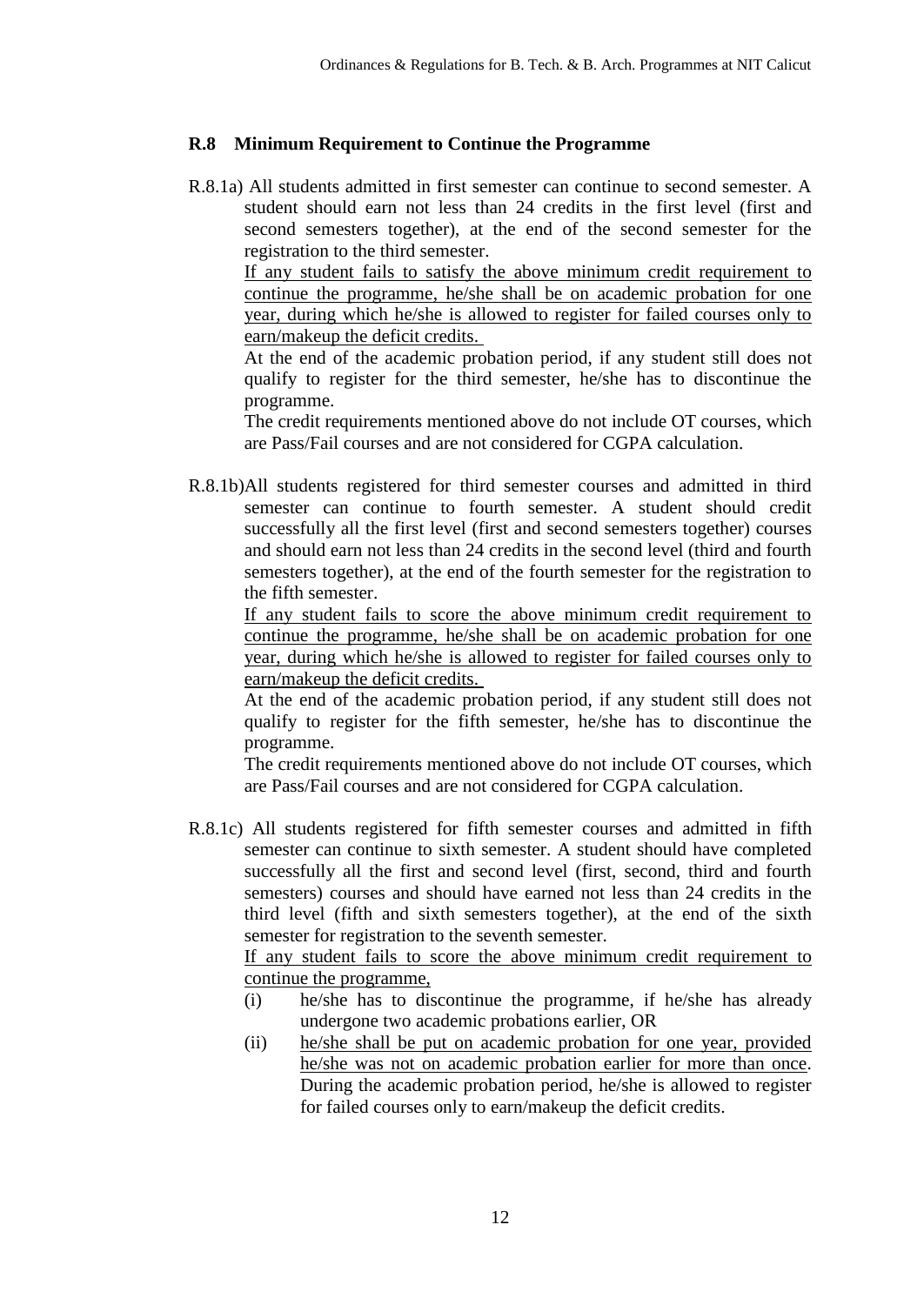At the end of the academic probation period, if any student still does not qualify to register for the seventh semester, he/she has to discontinue the programme.

The credit requirements mentioned above do not include OT courses, which are Pass/Fail courses and are not considered for CGPA calculation.

- R.8.1d)All students registered for seventh semester courses and admitted in seventh semester can continue to eighth semester.
- R.8.1e) In the case of B.Arch. progarmme; a student should have completed successfully all the first, second and third level (first, second, third, fourth, fifth and sixth semesters) courses and should have earned not less than 24 credits in the fourth level (seventh and eighth semesters together), at the end of the eighth semester for registration to the ninth semester.

If any student fails to score the above minimum credit requirement to continue the programme,

- (i) he/she has to discontinue the programme, if he/she has already undergone two academic probations earlier, OR
- (ii) he/she shall be put on academic probation for one year, provided he/she was not on academic probation earlier for more than once. During the academic probation period, he/she is allowed to register for failed courses only to earn/makeup the deficit credits.

At the end of the academic probation period, if any student still does not qualify to register for the ninth semester, he/she has to discontinue the programme.

The credit requirements mentioned above do not include OT courses, which are Pass/Fail courses and are not considered for CGPA calculation.

- R.8.1f) For B.Arch. progarmme: All the students registered for ninth semester courses and admitted in the ninth semester can continue to the tenth semester.
- R.8.2 During any academic probation period of one year, students are allowed to register for failed courses only to earn/makeup the deficit credits and will never be allowed to register for any higher level courses. However, if the student earns all the deficit credits during the first semester of one year probation, he/she can get clearance from the Dean (Academic) to register for other eligible courses (see R.7.2), if any, in the second semester of the probation period, based on the recommendation from FA/HoD.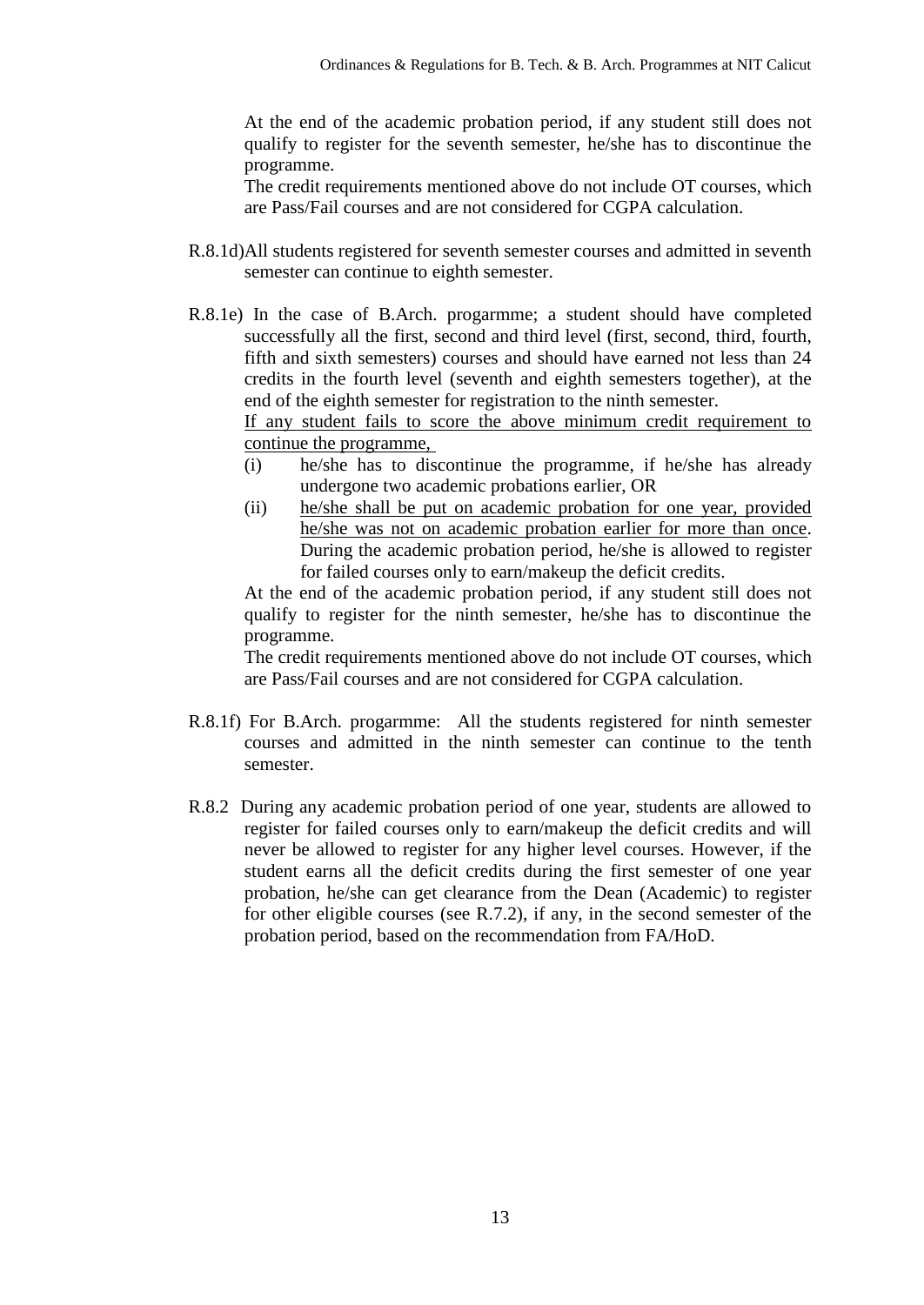## **Table 3: Minimum credit requirements to continue the programme and maximum credits that can be registered for different semesters of B.Tech./ B.Arch.**

| Registration to                | <b>Total</b><br>minimum<br>credits to be<br>earned            |                                                    | Semester-wise distribution of minimum credits to be earned for<br>registration. If failed to score this minimum credits, the student<br>will be on academic probation for one year (subject to a<br>maximum number of two academic probations throughout the<br>period of study), during which he/she can register only for<br>backlog courses to earn/ makeup the credits for registering to<br>higher semester in the next year. At end of the academic<br>probation, if he/she still fails to score the minimum credits,<br>he/she has to discontinue the programme. |                       |                          |                             |                    |                                          |                          | Minimum credits to be<br>including<br>er failed<br>semester<br>registered<br>courses<br>lower | Max Credits that can be<br>ed including<br>semester failed<br>registered<br>courses<br>lower |       |                                                                                    |
|--------------------------------|---------------------------------------------------------------|----------------------------------------------------|-------------------------------------------------------------------------------------------------------------------------------------------------------------------------------------------------------------------------------------------------------------------------------------------------------------------------------------------------------------------------------------------------------------------------------------------------------------------------------------------------------------------------------------------------------------------------|-----------------------|--------------------------|-----------------------------|--------------------|------------------------------------------|--------------------------|-----------------------------------------------------------------------------------------------|----------------------------------------------------------------------------------------------|-------|------------------------------------------------------------------------------------|
|                                |                                                               | 1                                                  | $\overline{2}$                                                                                                                                                                                                                                                                                                                                                                                                                                                                                                                                                          | $\mathbf{3}$          | 4                        | 5                           | 6                  | 7                                        | 8                        | 9                                                                                             |                                                                                              |       |                                                                                    |
| Semester 1                     | Beginning                                                     |                                                    |                                                                                                                                                                                                                                                                                                                                                                                                                                                                                                                                                                         |                       |                          |                             |                    |                                          |                          |                                                                                               |                                                                                              |       |                                                                                    |
| Semester 2                     | $\mathbf{0}$                                                  | $\overline{0}$                                     |                                                                                                                                                                                                                                                                                                                                                                                                                                                                                                                                                                         |                       |                          |                             |                    |                                          |                          |                                                                                               |                                                                                              |       |                                                                                    |
| Semester 3                     | 24                                                            |                                                    | 24                                                                                                                                                                                                                                                                                                                                                                                                                                                                                                                                                                      |                       |                          |                             |                    |                                          |                          |                                                                                               |                                                                                              |       |                                                                                    |
| Semester 4                     | 24                                                            |                                                    | 24                                                                                                                                                                                                                                                                                                                                                                                                                                                                                                                                                                      | $\mathbf{0}$          |                          |                             |                    |                                          |                          |                                                                                               |                                                                                              |       |                                                                                    |
| Semester 5                     | All credits of<br>Semesters 1<br>$& 2 + 24$                   | sem <sub>1</sub><br>$\overline{A}$                 | $\mathcal{L}$<br>All sem                                                                                                                                                                                                                                                                                                                                                                                                                                                                                                                                                |                       | 24                       |                             |                    |                                          |                          |                                                                                               |                                                                                              |       |                                                                                    |
| Semester 6                     | All credits of<br>Semesters 1<br>$& 2 + 24$                   | All sem 1                                          | $\mathcal{L}$<br>All sem                                                                                                                                                                                                                                                                                                                                                                                                                                                                                                                                                |                       | 24                       | $\overline{0}$              |                    |                                          |                          |                                                                                               |                                                                                              |       |                                                                                    |
| Semester 7                     | All credits of<br>Semesters 1,<br>$2, 3 & 4 +$<br>24          | $\overline{\phantom{0}}$<br>All sem                | $\mathcal{L}$<br>All sem?                                                                                                                                                                                                                                                                                                                                                                                                                                                                                                                                               | All sem 3             | All sem 4                |                             | 24                 |                                          |                          |                                                                                               |                                                                                              |       |                                                                                    |
| Semester 8                     | All credits of<br>Semesters 1,<br>2, $3 & 4 +$<br>24          | All sem 1                                          | $\mathcal{L}$<br>All sem                                                                                                                                                                                                                                                                                                                                                                                                                                                                                                                                                | All sem 3             | All sem 4                |                             | 24                 | $\boldsymbol{0}$                         |                          |                                                                                               |                                                                                              | $14*$ | Normal credits of the semester Plus the credits for one more course (or 4 credits) |
| Semester 9<br>B. Arch<br>only  | All credits of<br>Semesters 1,<br>$2, 3, 4, 5 \&$<br>$6 + 24$ | All sem 1                                          | $\mathcal{L}$<br>All sem                                                                                                                                                                                                                                                                                                                                                                                                                                                                                                                                                | All sem 3             | All sem 4                | 5<br>All sem                | All sem 6          |                                          | 24                       |                                                                                               |                                                                                              |       |                                                                                    |
| Semester 10<br>B. Arch<br>only | All credits of<br>Semesters 1,<br>$2, 3, 4, 5 \&$<br>$6 + 24$ | All sem 1                                          | All sem 2                                                                                                                                                                                                                                                                                                                                                                                                                                                                                                                                                               | All sem 3             | All sem 4                | All sem 5                   | All sem 6          |                                          | 24                       | $\boldsymbol{0}$                                                                              |                                                                                              |       |                                                                                    |
| Total for B.<br>Tech degree    | $154 + 6$ OT                                                  | $\overline{\phantom{0}}$<br>sem<br>$\overline{AB}$ | $\mathcal{L}$<br>sem j<br>$\overline{AB}$                                                                                                                                                                                                                                                                                                                                                                                                                                                                                                                               | $\epsilon$<br>All sem | All sem 4                | All sem5                    | 6<br>All sem       | $\overline{ }$<br>sem<br>$\overline{AB}$ | ${}^{\infty}$<br>All sem |                                                                                               | $\overline{\phantom{a}}$                                                                     |       |                                                                                    |
| Total for B.<br>Arch degree    | $204 + 6$ OT                                                  | All sem 1                                          | $\mathcal{L}$<br>All sem                                                                                                                                                                                                                                                                                                                                                                                                                                                                                                                                                | All sem 3             | sem 4<br>$\overline{AB}$ | 5<br>sem<br>$\overline{AB}$ | $\circ$<br>All sem | $\rm sem\,7$<br>$\overline{AB}$          | All sem 8                | $\rm sem\,9$<br>$\overline{AB}$                                                               | All sem 10                                                                                   |       |                                                                                    |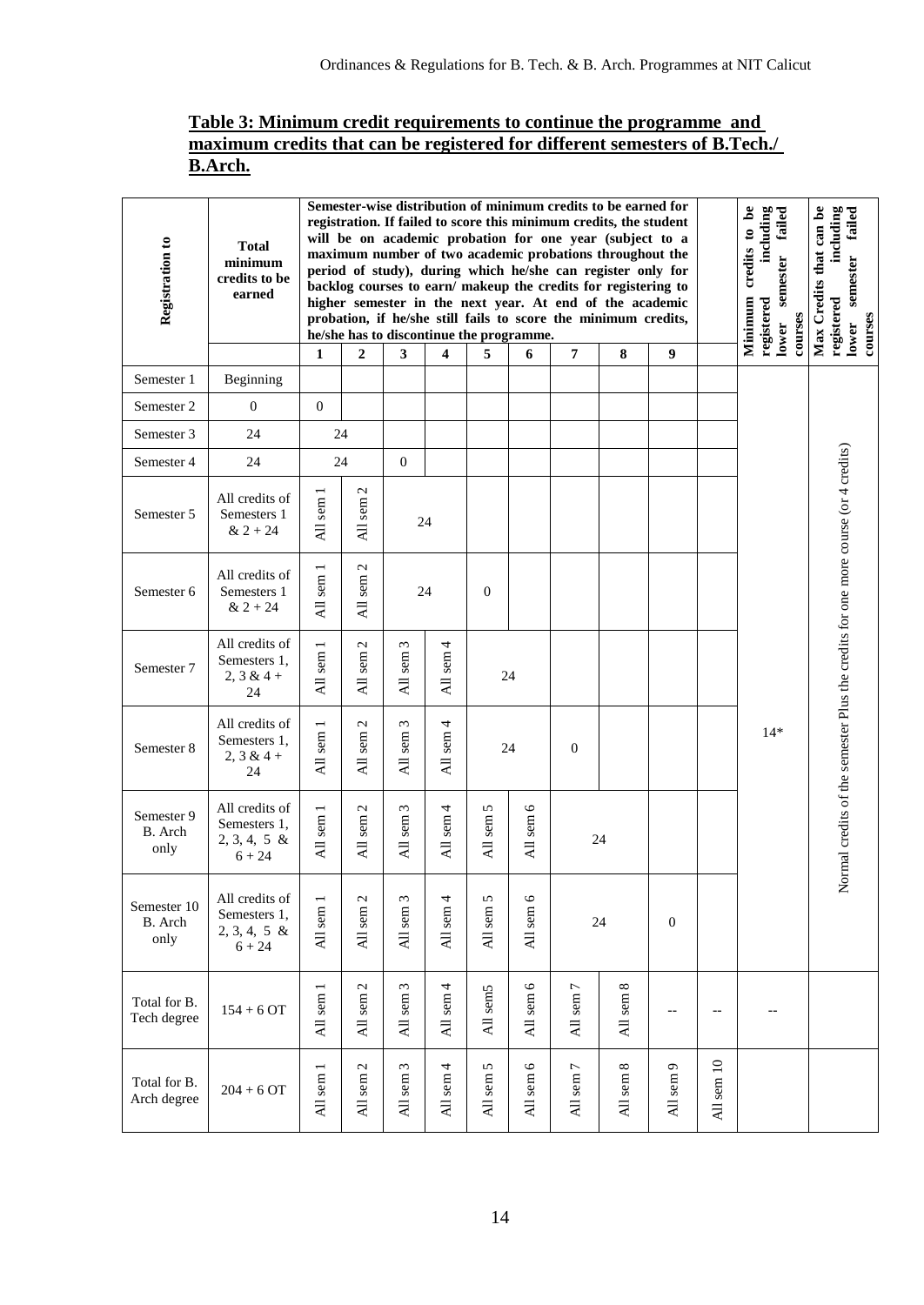\*Minimum credits to be registered by a B.Tech./B. Arch. student of any semester is 14. However for students who are repeating only the failed courses or repeating courses with R grade to score the minimum CGPA requirement to earn the degree or who have lesser number of credits to be earned for the successful completion of the programme, there is no such minimum limit.

- R.8.3 All such extra period taken up by the student under academic probation is counted in the maximum duration of the programme to complete as per R.9.
- R.8.4 The details of minimum credit requirement, maximum credits permitted are also given in Table 3.

### **R.9 Maximum Duration of the Programme**

- R.9.1 The normal duration of the B.Tech. programme is eight semesters. However a student may complete the programme at a slower pace by taking more time, but in any case not more than 12 semesters excluding the semesters withdrawn (temporary discontinuation as per R.10 on medical reasons). However, the students have to satisfy R.8, failing which shall lead to the formalities related to the cancellation of registration.
- R.9.2 The normal duration of the B.Arch. programme is ten semesters. However a student may complete the programme at a slower pace by taking more time, but in any case not more than 14 semesters excluding the semesters withdrawn (temporary discontinuation as per R.10 on medical reasons). However, the students have to satisfy R.8, failing which shall lead to the formalities related to the cancellation of registration

#### **R.10 Temporary Discontinuation**

R.10.1 A student may be permitted by the Dean (Academic) to discontinue temporarily from the programme for a semester or a longer period for reasons of ill health or other medical reasons, based on the recommendation from FA and HoD.

For break of study due to illness, student should submit all necessary medical reports together with the Medical Certificate from the doctor treating him/her giving definite reasons for break of study and its duration. The Medical Certificate should be duly endorsed by the Institute Medical Officer. Before joining back, the student should submit the fitness certificate from the doctor who treated him/her, with endorsement from the Institute Medical Officer.

R10.2 B.Tech./B.Arch. students desirous of initiating a start-up venture or developing a new product during the course of the programme can apply for temporary discontinuation of the programme. Such students will have to submit a project report, clearly indicating the purpose, action plan, technical details, funding details and future plans to the Dean (Academic) with recommendation from the FA/HoD and DCC. The Dean (Academic)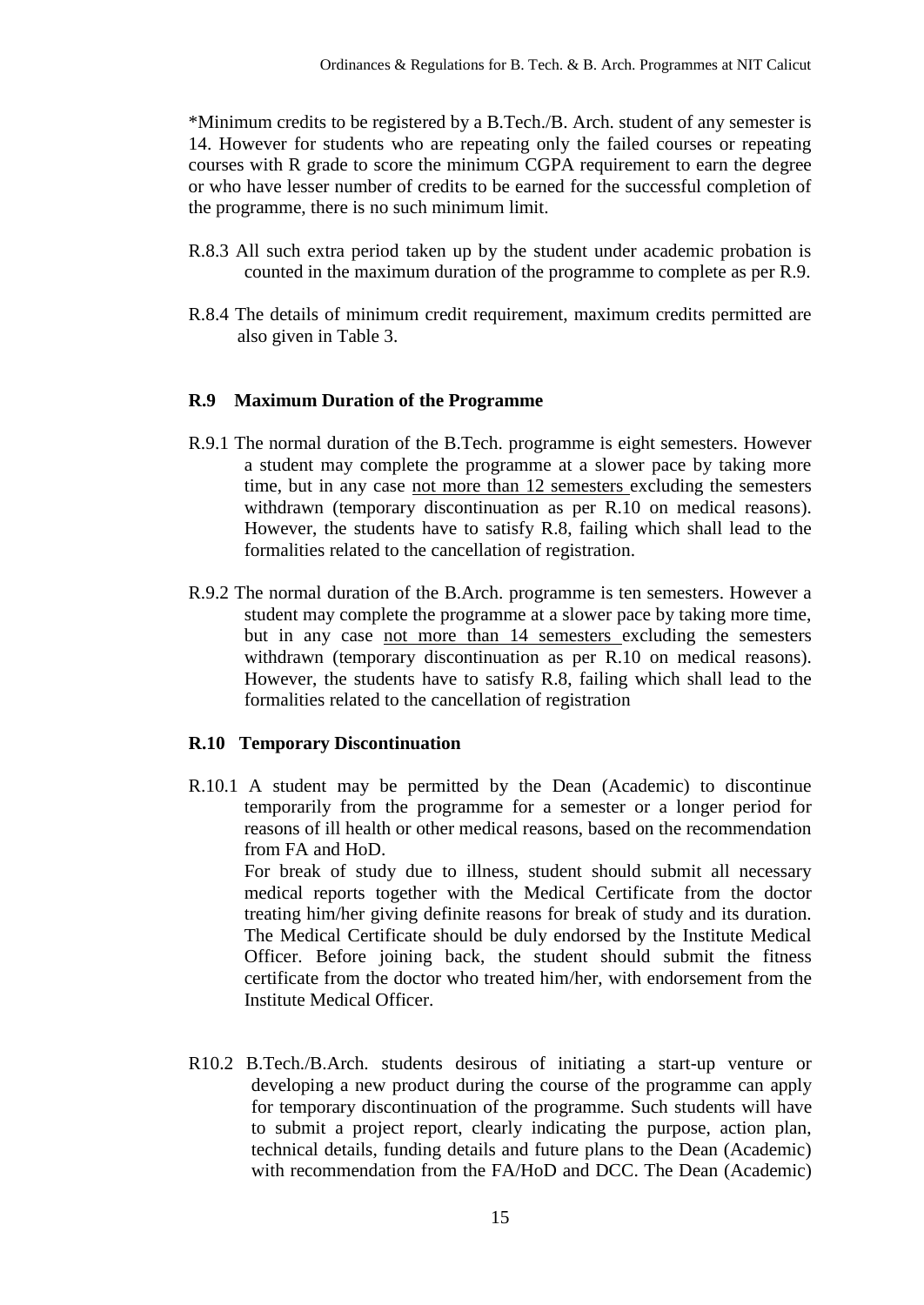shall evaluate the proposal by constituting an expert committee and take an appropriate decision based on the committee"s recommendation. The students shall give a comprehensive presentation about their project proposal in front of the expert committee constituted by the Dean (Academic).

Normally, a student shall be permitted to discontinue from the programme only for a maximum duration of two semesters, continuous or with break.

R.10.3 In case of change in the curriculum/syllabus, a student has to register for the approved equivalent courses (meeting the same credits) as per the revised curriculum/syllabus in line with the advice of FA, whenever he/she is allowed to continue the programme after the period of discontinuation.

#### **R.11 Discipline**

- R.11.1 Every student is required to observe discipline and decorous behavior both inside and outside the campus and not to indulge in any activities, which shall tend to bring down the prestige of the Institute.
- R.11.2 Any act of indiscipline or misbehavior of a student reported to the Dean (Academic) shall be referred to a Discipline & Welfare Committee constituted by the Chairman, Senate. The Committee shall enquire into the charges and decide suitable punishment, if the charges are substantiated. The Committee will also authorize the Dean (Academic) to implement the decision.
- R.11.3 The punished students, if any, may appeal to the Chairman, Senate, whose decision shall be final & binding in all respects.
- R.11.4 Ragging of any nature is a criminal and non-bailable offence. Involvement in ragging shall lead to stringent punishment, including imprisonment as per the law of the land. A student, whose involvement in ragging is established, shall be summarily dismissed from the Institute. In all cases of harassment, if any, of the junior students by the seniors, the Institute level Anti-Ragging Committee will take appropriate decisions for immediate implementation by the Institute. Each student of the Institute, along with his/her parent, is required to give an undertaking in this regard and the same is to be submitted at the time of registration.

#### **R.12 Attendance and Leave**

R.12.1 Students must attend all the classes for the courses which are registered by him/her without fail. If a student cannot attend any of the classes due to sickness or any compelling reasons judged to be valid by the FA/HoD, same shall be informed to the course faculty and FA in advance, if possible or at the earliest. Student shall submit leave application with recommendations of FA to the HoD in advance, if possible or at the earliest.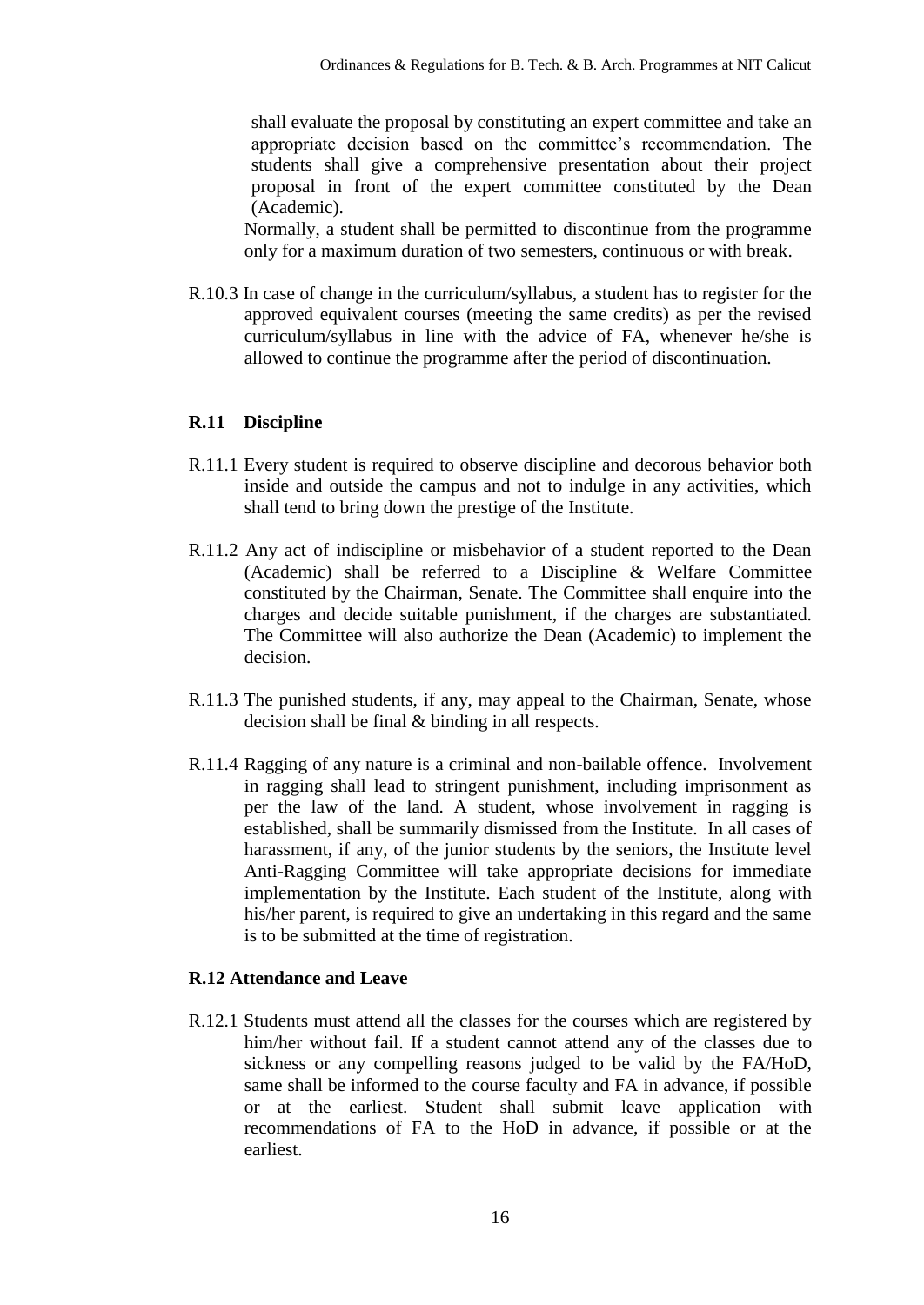If the number of days of absence due to medical reasons, as stated above, does not exceed 10 consecutive days, application for medical leave, supported by medical certificate from a registered medical officer with the endorsement by the Institute Medical Officer, shall reach the HoD with recommendations from FA, within five instructional days after returning from leave or, on or before the last instructional day of the semester, whichever is earlier. Application for Medical Leave will be considered only in cases where the student is not in a position to attend any of the classes during the period mentioned in the Medical Certificate.

Medical Leave for a period of more than 10 consecutive days shall be admissible only in the case of ill-health requiring hospitalisation/physical indisposition with inability to move, such that the student is not in a position to attend any of the classes during the period of Medical Leave applied for. In such cases, the application for Medical Leave should be accompanied by appropriate supporting documents (such as Discharge Summary/treatment records) in addition to the medical certificate obtained from a registered medical practitioner. All the supporting documents and medical certificate are to be endorsed by the Institute Medical Officer. The application for Medical Leave, along with the above documents, should be submitted to the Dean (Academic) with recommendation from the FA and HoD. Decision on granting the Medical Leave will be taken by a subcommittee constituted by the Dean (Academic).

The students who are granted Medical Leave for more than 10 days consecutively shall produce Medical Fitness Certificate after returning from leave, for continuing the programme.

If the Medical Leave is granted by the HoD/Dean (Academic), the student has to keep the relevant records (Eg: The leave application with the "Medical Leave Granted" remark by the HoD/Dean-Academic) with him/her for the purpose of producing at the time of applying for condonation of shortage of attendance, if such a situation arises in due course, as mentioned in R.12.6.

In any case, the total number of days of leave (all the leaves put together) in a semester should not exceed 50% of the total instructional days in the semester.

Every member of the faculty handling a class shall record attendance on all hours of instruction. The course faculty of the course is required to finalise the attendance on the last instructional day of the course in the semester.

R.12.2 The percentage of attendance calculated on the last instructional day shall be indicated by a letter code as given below and shall be reported to the class committee.

#### **Attendance Code**

90% and above: H 80% and above but less than 90%: N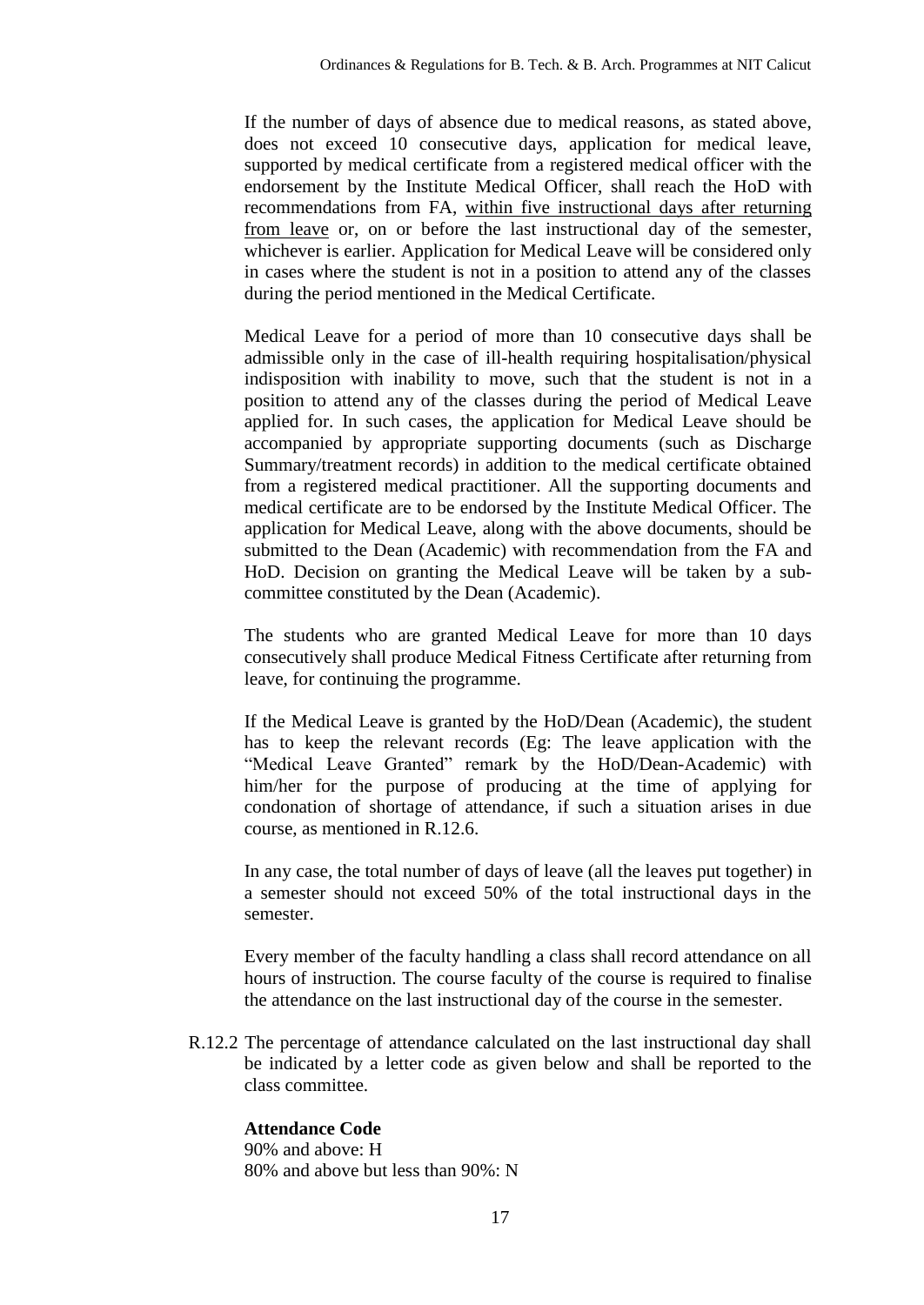Less than 80%: L

The percentage of attendance shall be calculated for the classes conducted from the date of commencement of the classes in the semester as per the academic calendar. This is applicable in the case of late registrations also. In case of late admission of first semester students, it may be counted from the date of his/her admission.

- R.12.3 A student whose attendance is less than 80% for a course (L grade) is not eligible to appear for the end semester examination for that course, if he/she has not been sanctioned condonation of shortage of attendance as per R.12.6.
- R.12.4 The details of all students who have attendance less than 80% in a course (L grade) shall be announced by the course faculty on the last instructional day in the class. These details shall be sent to the concerned FA/HoDs.
- R.12.5 Those students having overall attendance of less than 80% (L grade) but having 80% or more attendance for the period other than their Medical Leave, as stated in R.12.1, may be considered for condonation of shortage of attendance subject to the following conditions:
	- (i) The overall attendance in the course including the period of illness should not fall below 50%.
	- (ii) Medical Leave should have been granted by the competent authority, in response to the application for Medical Leave submitted within the stipulated time (within five instructional days after returning from leave or, on or before the last instructional day of the semester, whichever is earlier), as stated in R.12.1.

Application for condonation recommended by the Faculty Advisor and concerned faculty is to be submitted to the HoD on or before the last instructional day of the semester/or on a date indicated by the department. The application for condonation should be accompanied by the proof of approval of the Medical Leave by the competent authority, obtained within the stipulated time (as stated in R.12.1). The HoD, depending on the merit of the case, may permit the student to appear for the end semester examination. List of such students permitted to appear for the end semester examination will be published in the department. The details of approval of condonation will be intimated to FA, Course Faculty, Faculty in charge of Examinations, Chairman of the Class committee and Dean (Academic). All the related records shall be kept with concerned FA in the department. *A student shall be eligible for this concession at most in two semesters during the entire degree programme***.**

R.12.6 Students are expected to attend all the classes of theory and practical/drawing/seminar courses. As an incentive to those students who participate in extra-curricular activities such as Tathva and Ragam/Cultural events inside or outside institute and those who represent the Institute in sports  $\&$  games, cultural/technical events or festivals outside the Institute, and those attended in the Institute placement process,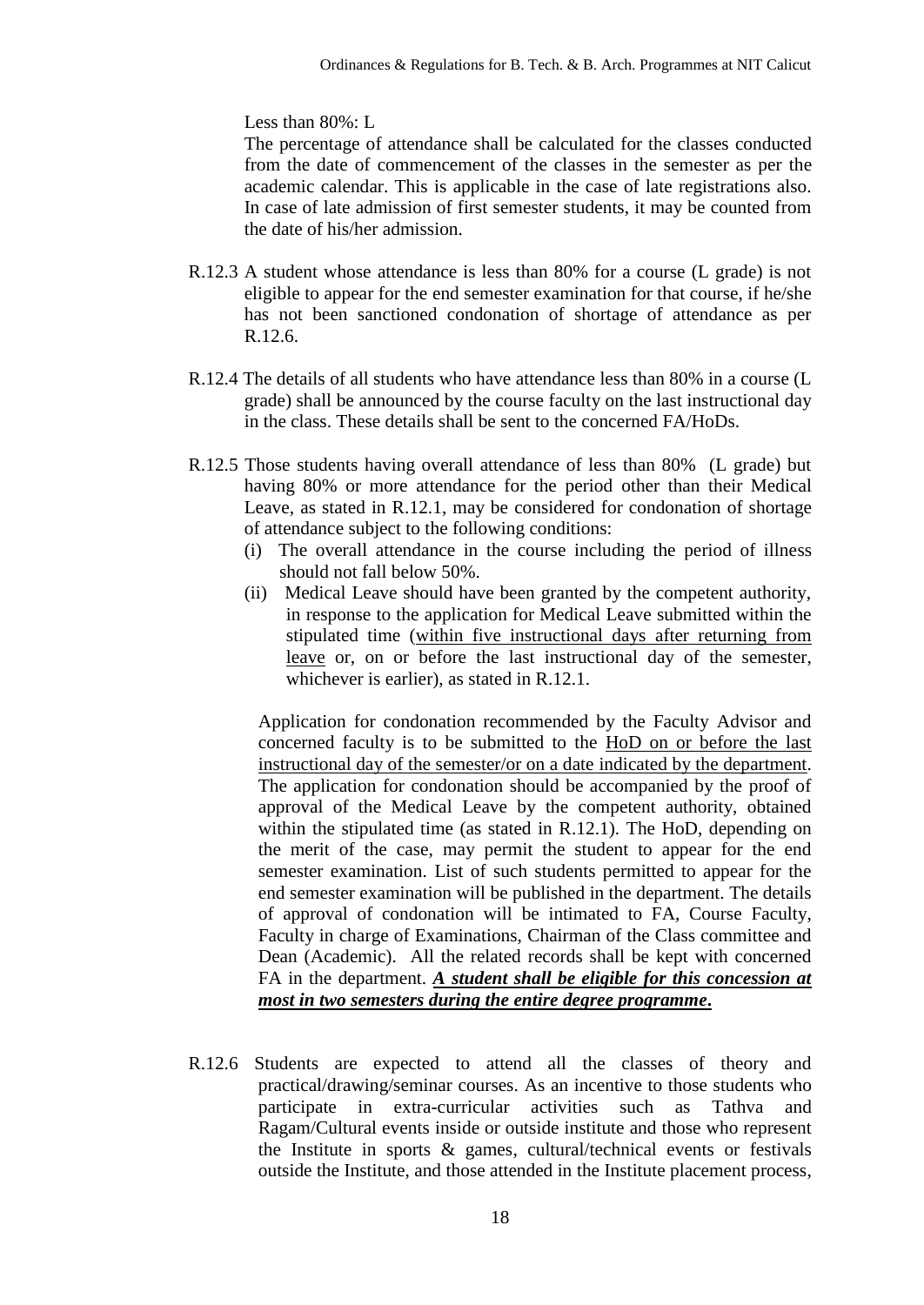a relaxation of up to 5% attendance shall be given, subject to the condition that these students get prior approval from the following officials:

- 1. Tathva: Faculty Convener, Tathva
- 2. Ragam/Cultural events or festivals inside/outside the Institute): Faculty Convener, Ragam/Dean (Students Welfare)
- 3. Presenting Technical Papers/Attending Technical Conferences/Workshops: Faculty Advisor/HoD concerned
- 4. Sports & Games (inside or outside the Institute: Faculty in charge of the concerned event (Faculty in charge of Physical Education)
- 5. Placement/Internship selection process in the Institute through Training & Placement: Professor (T & P)

All students participating in extra-curricular activities (mentioned above) are advised to get approval for their duty period from the concerned officials, prior to the programme or event. Students participating/attending in the above are advised to collect the duty/attendance certificates (if any) from the above appropriate authority immediately after the activity/programme.

The students who wish to apply for condonation due to loss of class by participating in extra-curricular activities are required to fill up the necessary form and get it signed by the above appropriate authority. All such applications recommended by the concerned FA shall be submitted to HoD on or before the last day for the application for condonation in the semester as per the academic calendar or on a date indicated by the Department for the same, whichever is later. The HoD, depending on the merit of the case may permit the student to appear for the end semester examination. List of such students permitted to appear for the end semester examination will be published in the department (by HoD) with details to FA, Course Faculty, Faculty in charge of Examinations and Chairman of the Class committee. All the records shall be kept with FA in the department.

Those students who have attendance less than 50% in any course are not eligible for condonation on any grounds and hence not eligible for appearing for the end semester examination of the course.

#### **R.13 Assessment Procedure**

The Senate shall decide the assessment procedure from time to time. It shall be based on the system of tests/assignments/tutorials/presentations/course projects/reports etc. and end semester examinations in each course in each semester.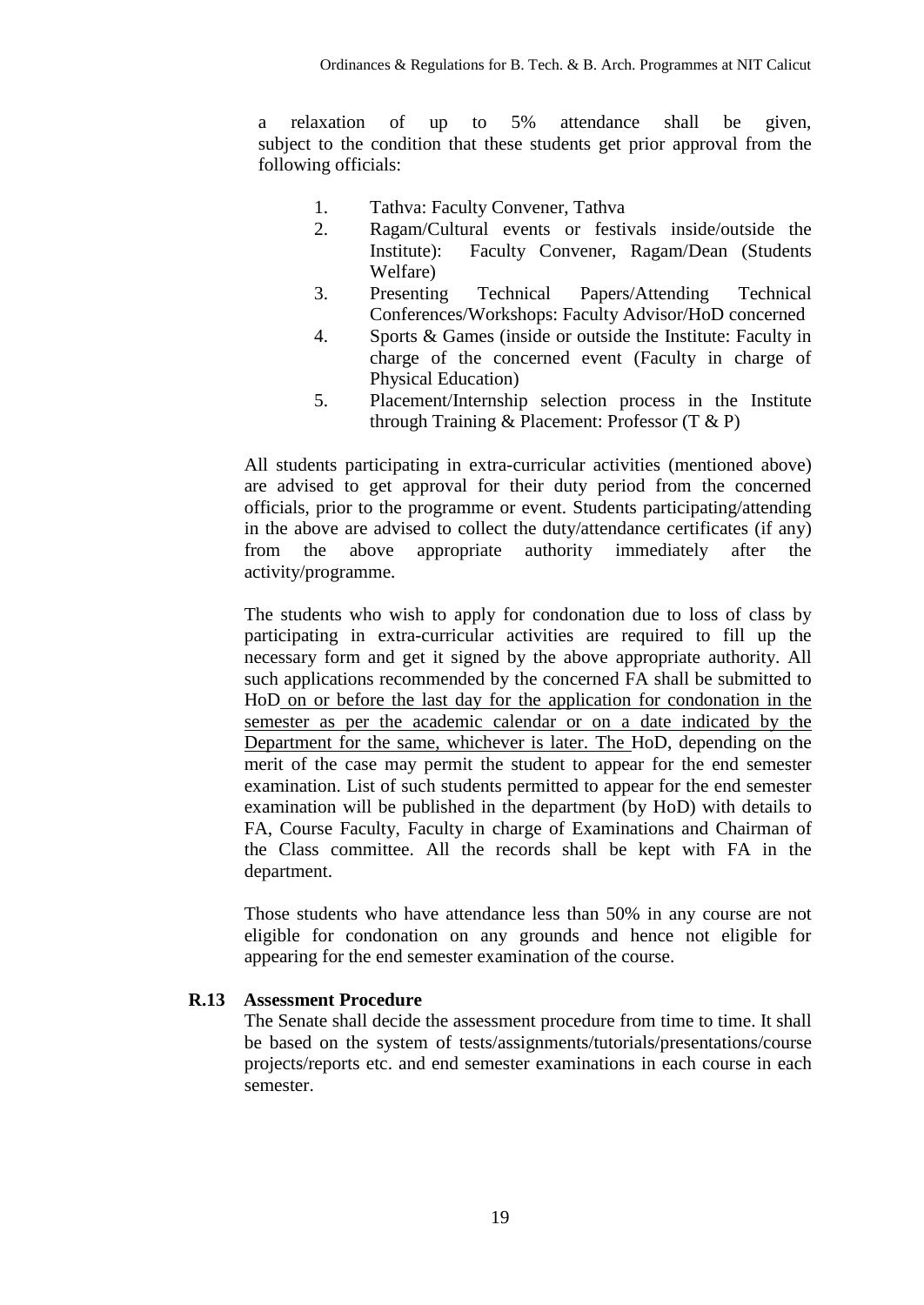#### **R.14 System of Tests/Assignments/Tutorials**

Minimum two tests (of minimum one hour duration each) are mandatory for lecture based courses and for courses where lectures are clubbed either with practical or drawing or projects etc. Number of assignments/tutorials/presentations/course projects/reports etc. shall be decided by the course faculty.

The details of weightage of marks for the two tests and other items like assignments tutorials/presentations/course projects/reports shall be decided by the course faculty. This will be announced in the class at the beginning of the semester and will be presented in the Class Committee and modifications, if any, based on the discussions shall be made by the course faculty.

For laboratory/practical/drawing courses, the method of assessment shall be based on tests and the performance of students in the regular laboratory/practical/drawing classes and will be decided by the course faculty. This will be announced in the class at the beginning of the semester and will be presented in the Class Committee and modifications if any based on the discussions shall be made by the course faculty.

All such records shall be filed and kept by the Chairman of the Class Committee.

#### **R.15 End Semester Examination**

- R.15.1 There shall be an end-semester examination of minimum three hours duration for each lecture based course and for each course where lectures are clubbed either with practical or drawing or projects etc. For laboratory/practical/drawing courses, end semester examination is not mandatory.
- R.15.2 End semester examination of Architectural Design courses will be conducted by a panel of examiners (Course Faculty as the Internal Examiner and Expert(s) within the Institute/outside the Institute as External Examiners) constituted by the HoD.

#### **R.16 Weights**

R.16 For all lecture based courses and for all courses where lectures are clubbed either with practical or drawing or projects etc., the end semester examination shall carry appropriate weight (normally between 40-60%) as per the curriculum. The remaining weight is for the other components like tests/assignments/tutorials/course projects etc. For courses where lectures clubbed either with practical or drawing or projects etc. assessment procedure shall be a properly weighted combination of those for lectures and those for practical or drawing or project components etc., and shall be decided by the course faculty in consultation with the class committee.

If end semester examination is planned for a laboratory/practical/drawing course, it shall be conducted before the last instructional day and the weightage for it should not exceed 40%.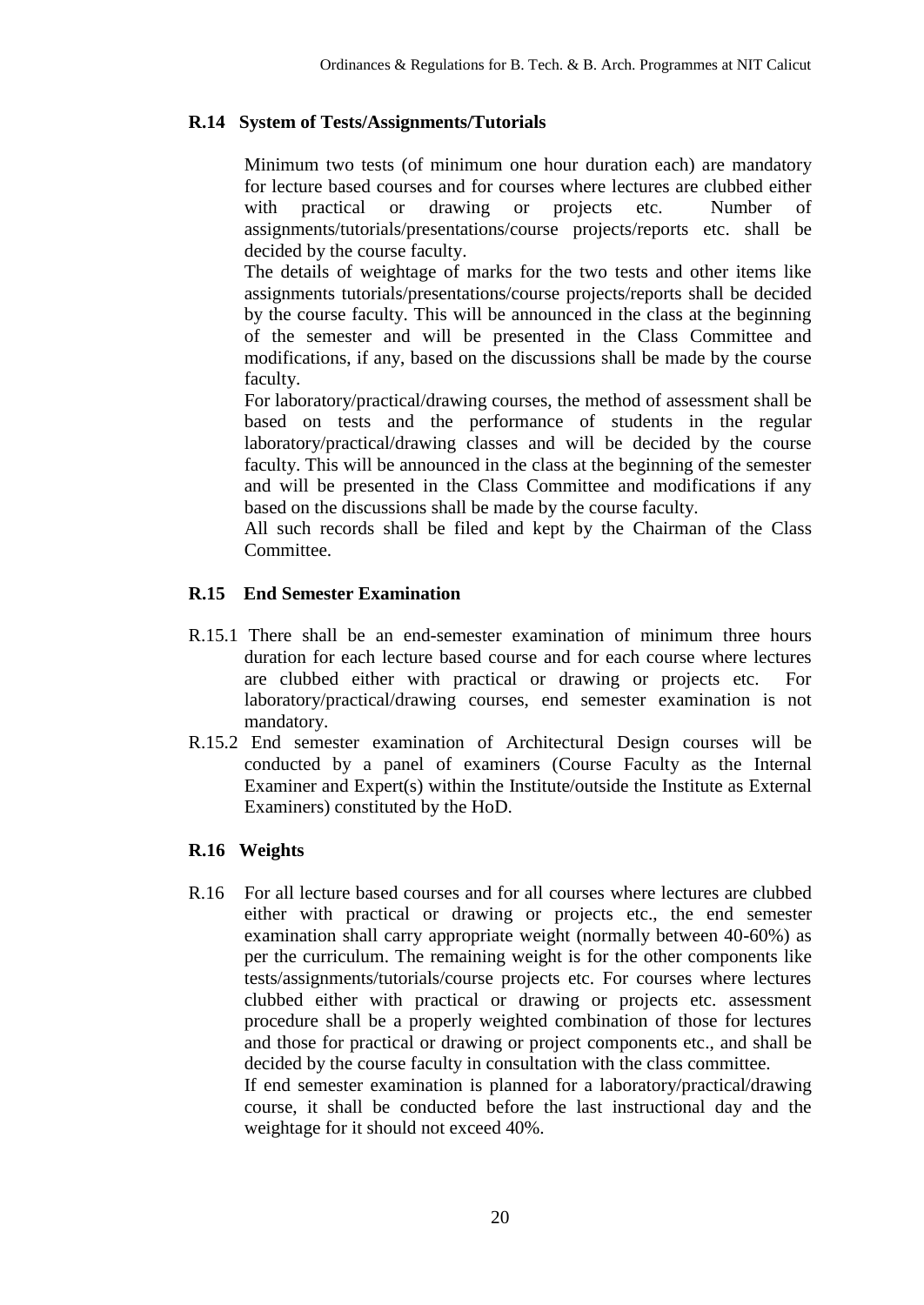For courses on physical education, value education and NSS, the concerned instructors, in consultation with the Dean (Academic) shall decide the assessment procedure.

#### **R.17 Make-up Examination**

- R.17.1 Students who miss any of the mid-term tests or end-semester examination due to ill-health requiring hospitalisation/physical indisposition with inability to move or any other compelling reason judged to be valid by the FA/HoD, are eligible for a make-up examination.
- R.17.2 Those who miss test(s) and/or end semester examinations shall apply to the concerned HoD through FA within five instructional/working days after the missed test/examination or before the prescribed date indicated in the academic calendar whichever is earlier, giving the reasons/proofs for the absence. Applications received after this period will not be entertained. Students residing in the hostels should produce a medical certificate (as the proof for absence) issued by the Institute Medical Officer certifying that he/she was admitted to hospital during the period of examination or he/she was not in a condition to write the examination. Requirement of hospitalized treatment is not applicable in the case of contagious disease like chicken pox.

Students residing outside the campus must produce a medical certificate (as the proof for absence) from a Registered Medical Practitioner certifying that he/she was admitted to hospital during the period of examination or he/she was not in a condition to write the examination, and the same should be duly endorsed by parent/guardian of the student and also by the Institute Medical Officer.

All applications for make-up examinations when approved by the concerned HoD shall be given to FA and the Class Committee Chairman. The FA shall inform the same to the course faculty concerned. The list of students permitted to appear for the make-up examinations of mid-term tests and end-semester examination shall be published in the department.

- R.17.3 Make-up examination for mid-term tests shall be conducted by the course faculty concerned during appropriate slots as per the schedule published in the academic calendar. Record of the corrected marks shall be kept by the concerned faculty, with appropriate entries in the institute DSS. The same shall be informed to the FA and the Class Committee Chairman.
- R.17.4 Make-up examination for the end-semester examination will not be conducted explicitly. Instead, if a student is permitted to appear for the make-up examination for the end-semester examination (as per R17.1 and R.17.2), he/she can appear for make-up along with the supplementary examination of the respective course scheduled during the subsequent summer vacation. For such candidates, this examination will be treated as their make-up chance. The letter grade of such courses will be recorded as "I" (Incomplete), till the student earns a grade after appearing for the makeup chance.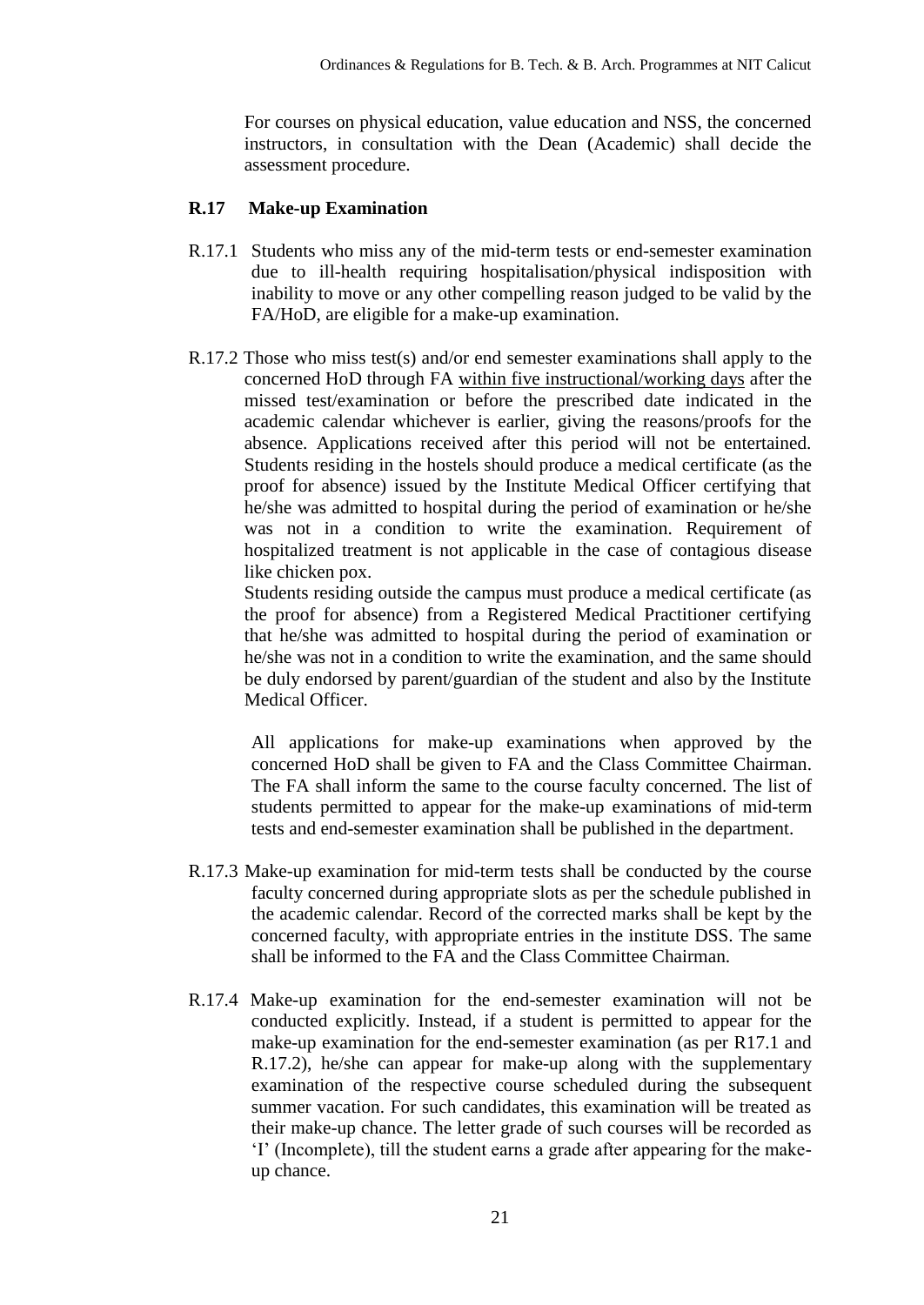R.17.5. A student who misses the make-up examination will not normally be given another make-up examination. However, in exceptional cases of prolonged illness resulting in the student missing a make-up examination, Dean (Academic) as the nominee of the Chairman of the Senate, may permit the student to appear for a second make-up examination based on the request from the student (enclosing proof for the reasons for missing the make-up) with appropriate recommendations of the FA/HoD.

#### **R.18 Evaluation of Project/Thesis and Seminar**

R.18.1 Project/Thesis work in the curriculum can be done individually or by a group of students as decided by the Department. The Project work in the seventh semester/ninth semester is pre-requisite of the Project work in the eighth semester/tenth semester as the project work in the latter semester is continuation of the former one. The project work will be assessed by a panel of examiners (within the Department/within the Institute/experts from outside the Institute) decided by the HoD. Method of assessment/evaluation will be decided by the panel of examiners and will be announced in the class committee.

If outside experts are invited for evaluation, it shall be with the approval of the Dean (academic).

Seminar (s) as per the curriculum shall be presented by individual student. This will be assessed by a panel of examiners within the department decided by the HoD. Method of assessment/evaluation will be decided by the panel of examiners and will be announced in the class committee.

R.18.2 On completion of the project/thesis, the student shall submit a report in the prescribed format to the department. Number of copies and the format will be as per the department guidelines. Soft copy of the report shall be submitted to the Institute Digital Library.

After the successful presentation of the seminar, the student shall submit a report in the prescribed format to the department. Number of copies and the format will be as per the department guidelines.

#### **R.19 Method of Grading**

R.19.1 The faculty will return evaluated assignments, tutorials, term papers, test papers etc., in reasonable time after the respective test/examination/submission.

Course Faculty/Coordinators shall publish the total marks for the assessment other than that for the end semester examination, for all students registered for the course by the last instructional day. Any clarification on these marks shall be done by the student with the concerned course faculty before the end semester examination.

R.19.2 After the valuation of end semester examination, two copies of the results sheets of the respective course containing the marks scored, proposed grade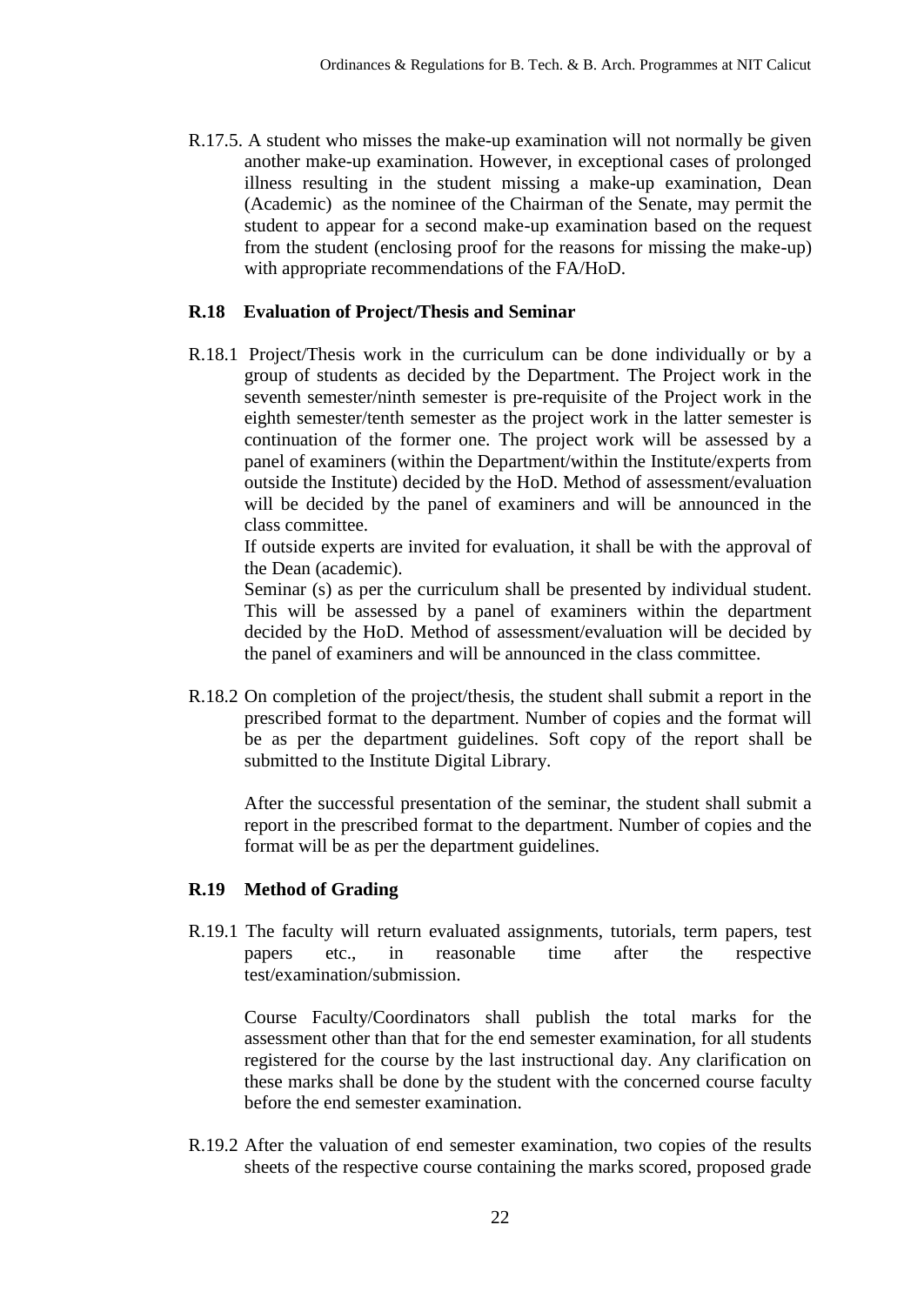and attendance code shall be submitted by the Course Faculty to the Class Committee Chairman for conducting the class committee to finalize the grades. This shall include results of all make-up examinations.

A Class Committee without the student members shall be convened on a convenient date before the date of declaration of results as per the approved academic calendar. The letter grades to be awarded to the students for different courses shall be verified and finalized at the meeting. Chairman of the Class Committee shall submit the final results to the HoD for forwarding to the Dean (Academic).

R.19.3 Based on the semester performance, each student is awarded a final letter grade in each course. The letter grades and the grade points are as follows:

| Grade | <b>Grade points</b>                               |
|-------|---------------------------------------------------|
|       |                                                   |
| S     | 10                                                |
| A     | 9                                                 |
| B     | 8                                                 |
| C     |                                                   |
| D     |                                                   |
| E     | 5                                                 |
| R     |                                                   |
| F     | 0 (Failure)                                       |
| W     | <b>0</b> (Failure due to insufficient attendance) |
|       | <b>0</b> Incomplete (evaluation not completed     |
|       | and actual grade to be awarded later)             |

- R.19.4 Grade I (English Alphabetic Letter I) will be awarded by a course faculty for a course to any student when the final evaluation could not be completed before the final class committee due to valid reasons. I-Grade shall be converted to proper grade before the next academic year and the same shall be informed to the academic section by the course faculty through HoD. Concerned FA and Chairman, Class Committee shall also be informed about the final result. If it could not be finalized before the registration of the next academic year, subsequent registration shall be done only with the permission from the Dean (Academic).
- R.19.5. A student is considered to have credited a course or earned credits in respect of a course if he/she secures a grade other than F, W or I for that course.

#### **R.20 Declaration of Results**

R.20.1. After finalization of the grades in the Class Committee meeting (without the presence of the student representatives), hard and soft copies of consolidated results with marks, final grades and the attendance codes (in a prescribed form, if any, specified by the academic section) shall be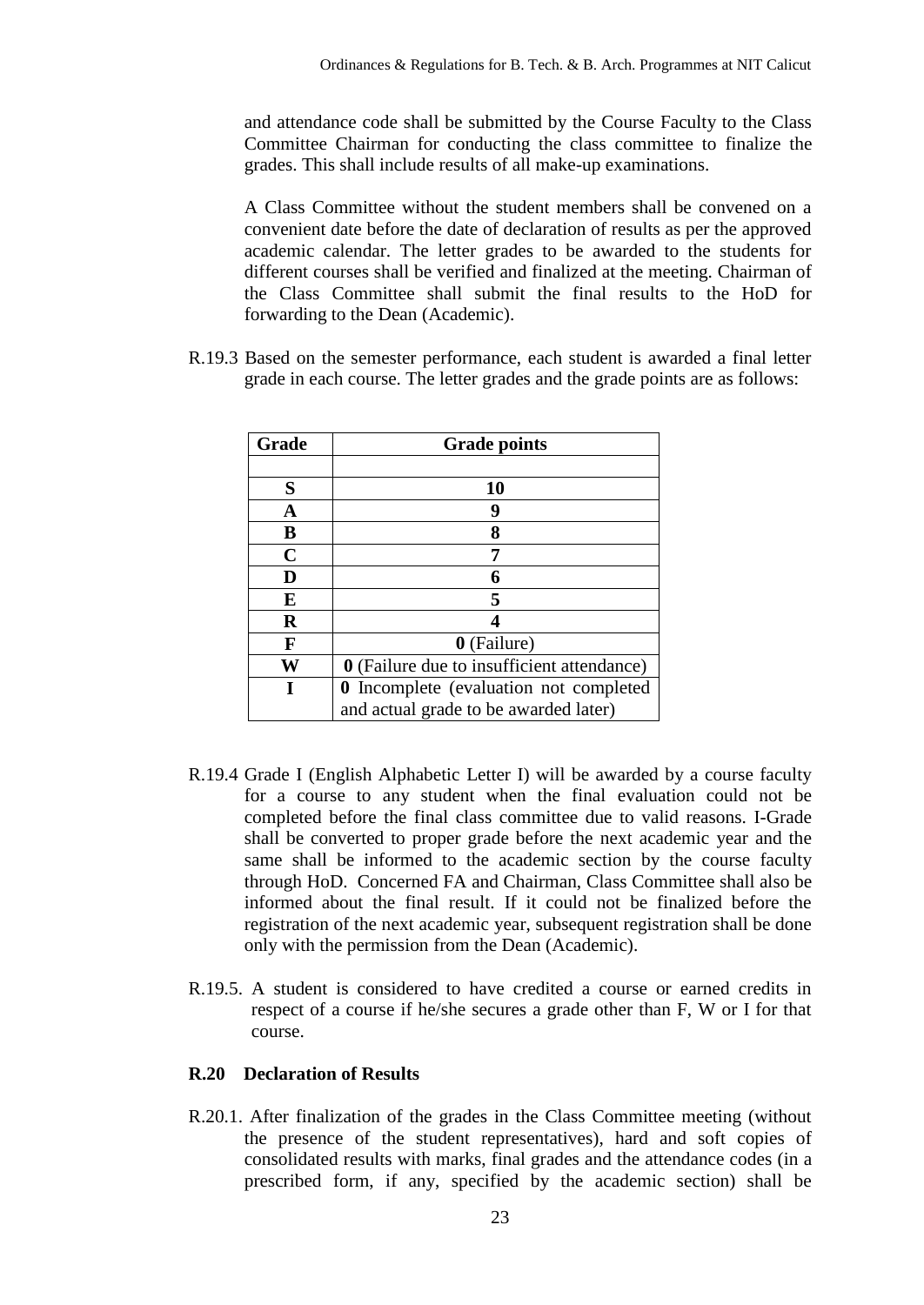forwarded by the Class Committee Chairman to the Dean (Academic) through HoD. The consolidated results shall include results of all make-up examinations.

One set of hard copies of consolidated results shall be sent to the concerned HoD and FA by the Class committee chairman for their reference and records.

Results (without marks but having the final grades and the attendance codes against Roll number of students without names) will be published in the respective Department Notice Boards and in the Institute website on the time/day as per the academic calendar or as instructed by the Dean (Academic).

#### **R.21 Supplementary Examinations for Theory Courses**

- R.21. There shall be supplementary examinations for theory courses for the end semester examinations for courses from all levels and the same shall be conducted during summer holidays as announced by Dean (Academic) so as to publish the results before the registration of the following monsoon semester.
- R.21.2 The supplementary examination for lecture based course shall be open to those students who have registered for that course in the corresponding academic year (Monsoon/Winter semester) and got F grade in the same. Students who are eligible for make-up in end semester examination may also appear along with supplementary examination.
- R.21.3 The original results of the eligible students who appear for the supplementary examination shall stand modified by replacing their marks for the end semester examination alone with that for the supplementary examination whereas the marks obtained in the continuous assessment like tests, assignments etc. (other than end semester examination) and the grading pattern shall remain unaltered. Marks for the tests, assignments etc. (other than end semester examination) scored by the student in the subject in his/her last attempt only will be counted. The attendance code already awarded shall not be changed on any count.
- R.21.4 The respective departments offering the various courses in both the monsoon and winter semesters shall arrange for the conduct of the supplementary examinations (in line with the notifications from Dean (Academic)), for the eligible students who opt for the same through specified application form with recommendation of FA and make payment of required fees (not applicable to the students who are using it as make-up chance). The modified results after incorporating the results of supplementary examination shall be sent to the First Year Coordinator (results of first level courses) or respective HoDs (higher level courses) before the date of registration for the immediately succeeding monsoon semester, as notified in the academic calendar. All these activities shall be coordinated by First Year Coordinator/HoDs. The First Year Coordinator/HoDs shall consolidate the modified results for all the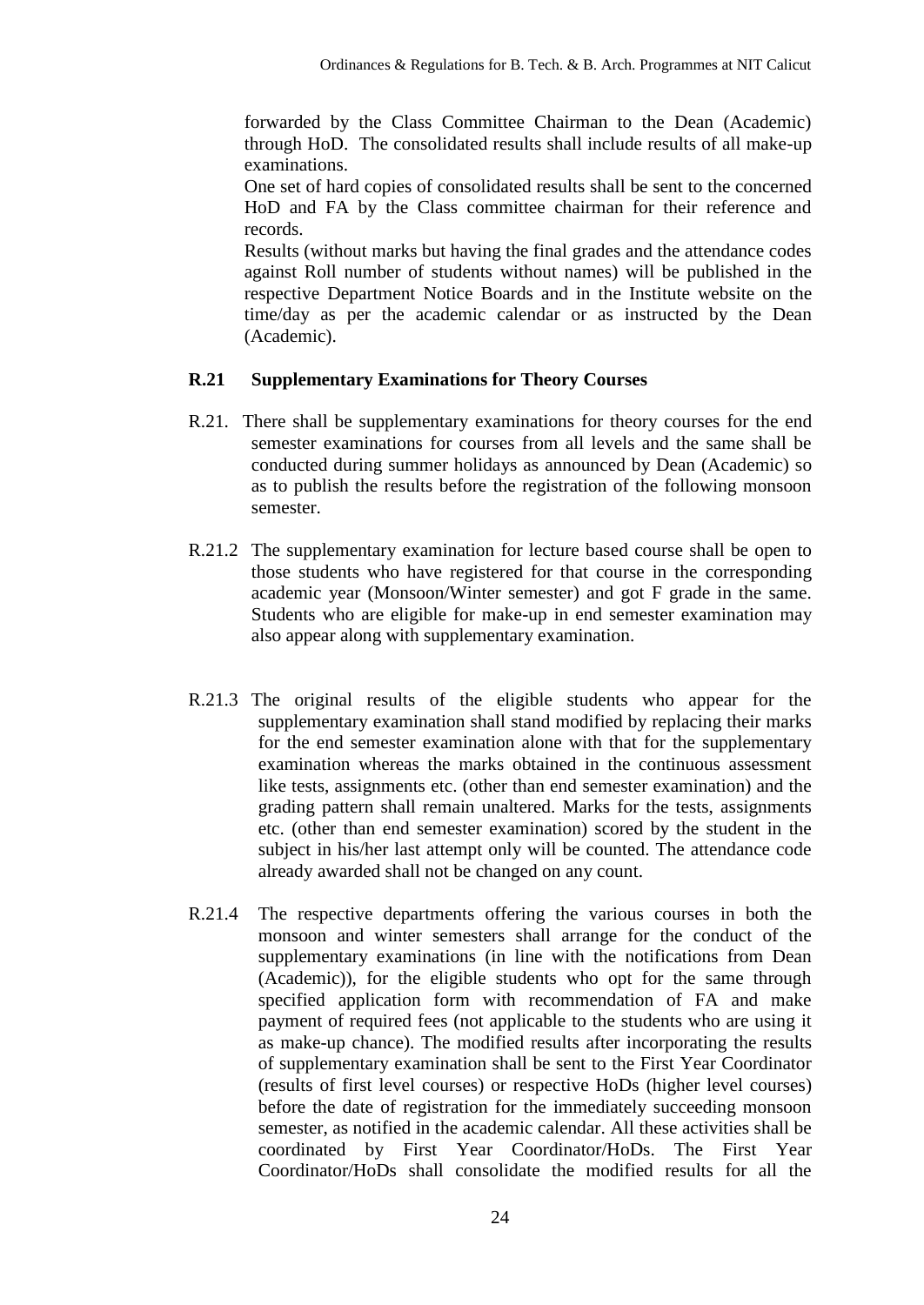courses, publish the results and forward the same to the Dean (Academic) at least 5 days before the date of registration for the immediately succeeding monsoon semester.

R 21.5 After the completion of all the courses, students who have earned the minimum credit requirement of the programme (160 for B.Tech. and 210 for B.Arch.) but with  $CGPA < 5.0$  can improve the performance of lecture based courses having R grade within the stipulated duration of the programme by appearing for special supplementary examination, with recommendation from FA/HoD and permission from the Dean (Academic), to score a CGPA of 5.0. Number of such courses shall be recommended by the FA/HoD, which is exactly the number required for securing a CGPA of 5.0. For such candidates, the supplementary examination will be conducted for a total of 100 marks, and grades will be awarded accordingly, without considering their previous continuous assessment marks of the courses (tests/assignments etc.). As a result of this, if the CGPA becomes more than 5.0, it will be truncated to 5.0.

#### **R.22 Re-evaluation of Answer Sheets & Repetition of a Course**

- R.22.1 Re-examination of answer sheets prior to re-evaluation
- R.22.1a In case any student needs clarification on his/her grade or wishes his/her answer sheets of end semester examinations of any lecture based courses (other than projects, laboratory, design, thesis, drawing and seminars) to be re-examined, he/she can contact the course faculty concerned within five working days after the commencement of the immediately succeeding semester or within five working days on publication of results, whichever is later. The student shall have access to his/her answer paper(s) in the end semester examination which may be shown to him/her by the faculty concerned. If the faculty feels that the case is genuine, he/she may reexamine the case and forward a revised grade, if any, to the Dean (Academic) through the Chairman of the Class Committee with proper justification for the revision on intimation to the concerned FA/HoD.
- R.22.1b If the student genuinely feels that he/she has grievance which is not yet sorted out with the course faculty, he/she may represent the matter to the concerned HoD (Head of the Department to which the course faculty concerned belongs) though his/her FA/HoD (Head of the Department to which the student belongs) within five working days on publication of results or within five instructional days after the commencement of the immediately succeeding semester, whichever is later. The HoD shall examine the case, take suitable decision and communicate the same to the student in writing. (If the concerned faculty is the HoD, then HoD may refer the matter to one of the senior faculty members of the department). Revised result, if any, shall be sent to the Dean (Academic) through the Chairman of the Class Committee with proper justification for the revision on intimation to the concerned FA/HoD.
- R.22.2 Re-evaluation of answer sheets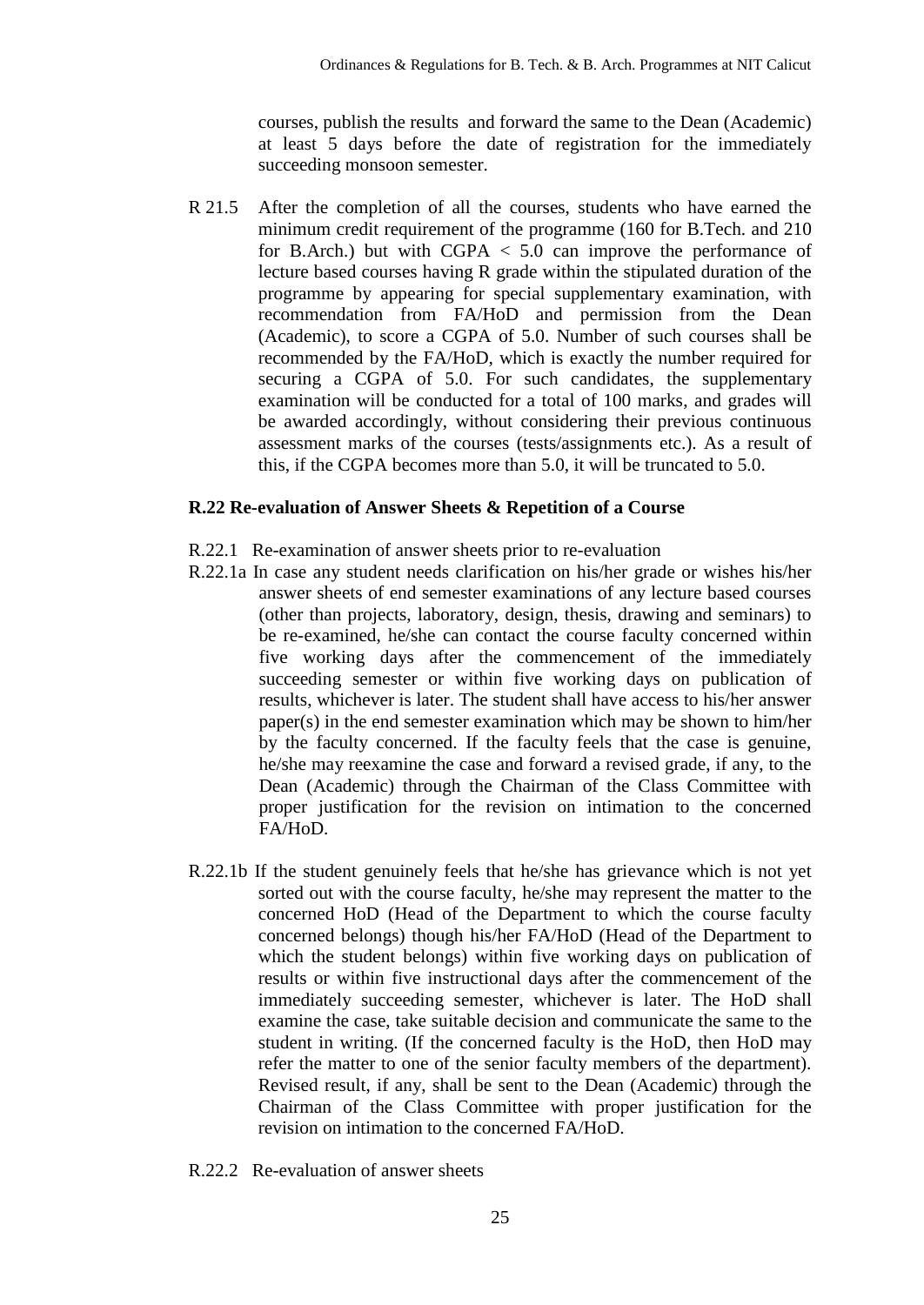If the student is not satisfied with the decision of the HoD, he/she may appeal to the Dean (Academic) (through FA & HoD) within ten working days on receipt of the communication from the HoD, for the re-evaluation of the answer papers. The student has to make necessary payment for the re-evaluation and attach receipt along with application. Dean (Academic) may arrange for the re-evaluation of the answer papers in deserving cases by another faculty (from a panel of minimum 2 examiners proposed by the HoD) within the Institute. Once the re-evaluation of answer sheets is completed, the result will be intimated by the faculty who re-examined the answer sheets to Dean (Academic) through the HoD. For all such cases, the results obtained for the re-evaluation will replace the earlier results, only if the difference is more than 5% of the maximum marks.

- R.22.2a Requests received from the student within the stipulated time limits only shall be entertained.
- R.22.2b The decision of the Chairman, Senate will be final & binding for all the clauses above.
- R.22.3 Repetition of a Course
- R.22.3a A student who was awarded W grade in a core course has to repeat it compulsorily. Students with "F" grade in any lecture-based course(s) can appear for the supplementary examination conducted during the summer vacation for clearing such course(s), subject to the conditions stipulated in Regulation R.21. If a student is not interested to appear for the supplementary examination or he/she fails in the supplementary examination also, he/she has to repeat the course.

If the same course (same code/title/credit) is not available due to the change in the curriculum, then the student shall register for the approved equivalent course(s) (meeting the same credits) of the new curriculum as per the advice of FA.

If the course is an elective course, the student may repeat the same course if he/she so desires or register for a new elective course based on the advice from FA.

R.22.3bStudents repeating courses with F and/or W grade have to register for the same as per the guidelines of academic section and attend all the classes for the courses registered like regular students and attendance shall be mandatory. Number of courses to be registered in any of the semesters shall be decided in consultation with FA.

The students who got F or W Grade in any course in the first semester are not allowed to repeat the same course in the immediately succeeding second semester, along with the regular second semester courses.

R.22.3c If the CGPA is less than 5.0 after the successful completion of the required credits for the programme (160 for B. Tech. and 210 for B.Arch.), students will be allowed to repeat the courses with R grade, if they desire so, by registering the same, until they score a CGPA of 5.0, within the maximum period of the programme (6 years for B. Tech. and 7 years for B.Arch.). The number of R grade courses repeated for improving the CGPA will be just that required for a minimum CGPA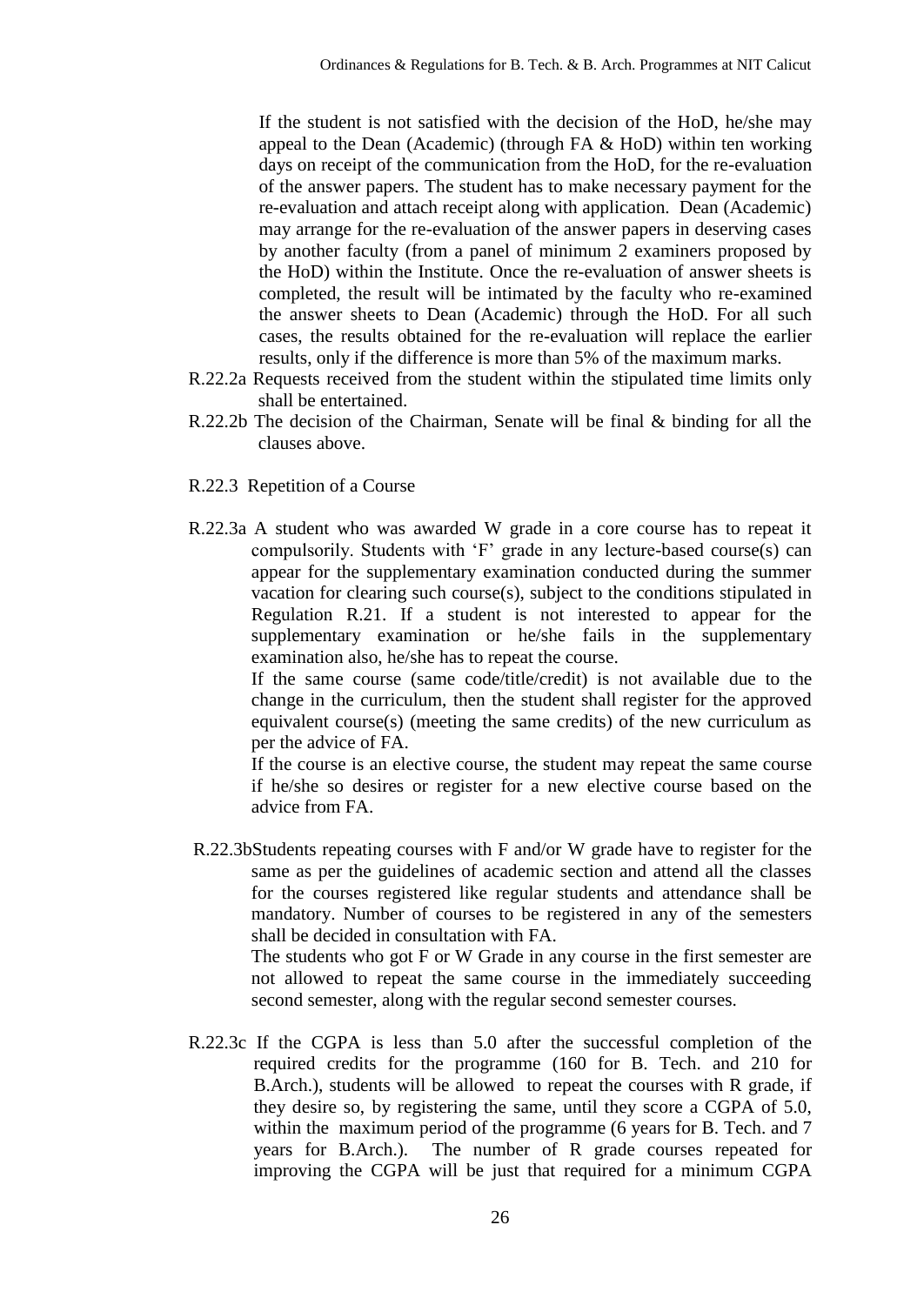of 5.0. More number of courses repeated will not be considered if the CGPA is 5.0 or more.

If the same course (same code/title/credit) is not available due to the change in the curriculum, then the students shall register for the approved equivalent course(s) (meeting the same credits) of the new curriculum as per the advice of FA.

Student repeating courses with R grade has to register for the same as per the guidelines of academic section and attend all the classes for the courses registered like regular student and attendance shall be mandatory.

Students can improve the performance of lecture based courses with R grade through supplementary examinations, subject to the conditions stipulated in Regulation R.21.

#### **R.23 Grade Point Average**

R.23 The academic performance of a student in a semester is indicated by the Semester Grade Point Average (SGPA).

$$
SGPA = \frac{\Sigma(C*GP)}{\Sigma C}
$$

where the summation is taken over all the courses registered for by the student in the semester, except Pass/Fail courses and C indicates the number of credits for the course and GP is the grade point scored by the student for the course.

The performance of a student up to and including a particular semester is indicated by the earned credits and the Cumulative Grade Point Average (CGPA).

$$
CGPA = \frac{\Sigma (C^*GP)}{\Sigma C}
$$

where the summation is taken for all the courses registered for by the student except Pass/Fail courses, up to and including the recently completed semester.

#### **R.24 Grade Card**

- R.24.1 The semester wise Grade Cards will be issued to each student through FA by the academic section normally within a month from the completion of finalization of the results and shall contain the following details:
	- 1 a) code, title, credit and category of each course registered in the semester,
	- 2 b) letter grade obtained,
		- c) \* indication for subjects with more than one appearance,
	- 3 d) attendance code,
		- e) total number of credits earned by the student up to the end of that semester in each category and grand total, and
		- f) SGPA & CGPA.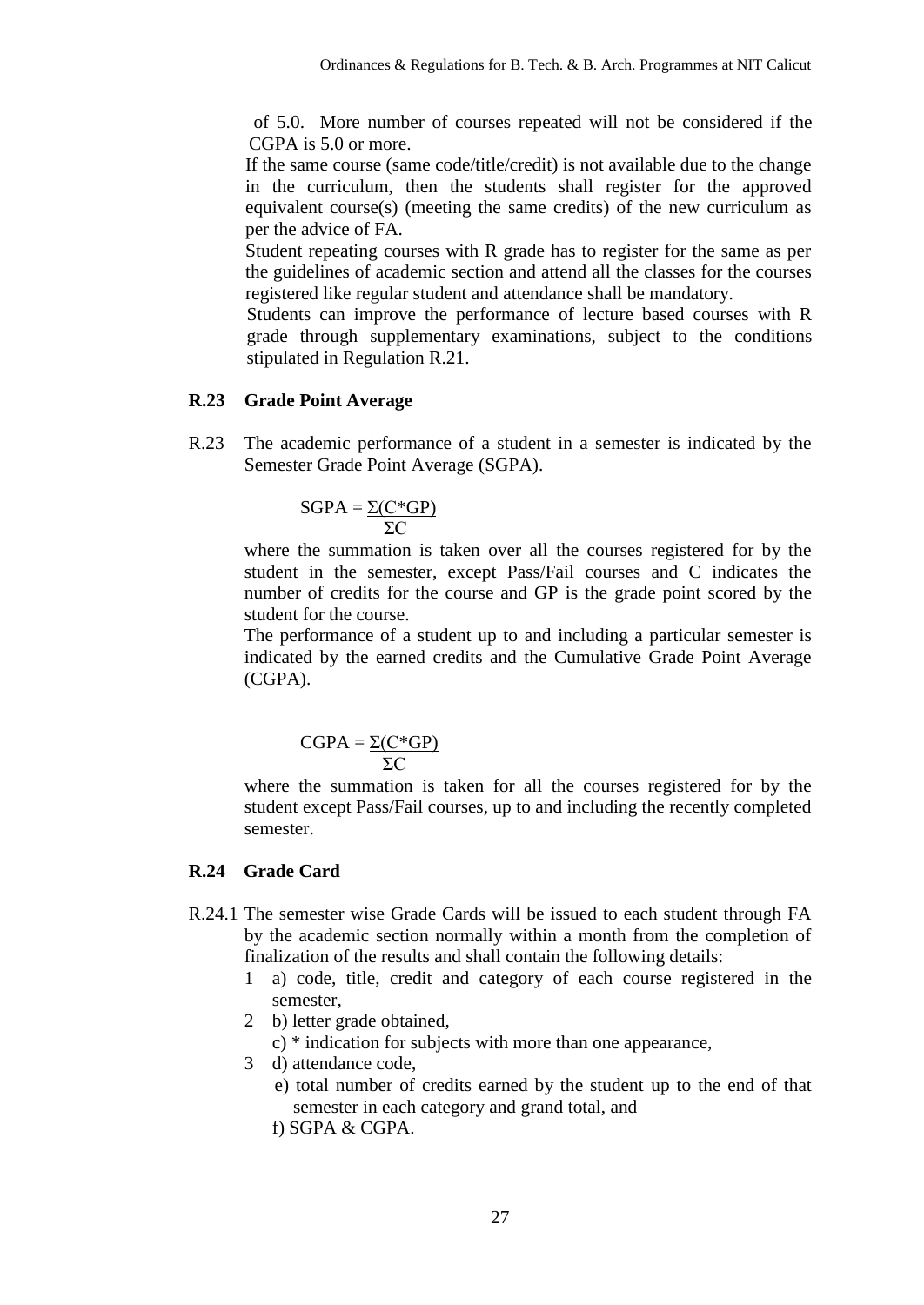#### R.24.2 Class/Division

Classification is based on CGPA and is as follows: CGPA 8 and above: **First Class with Distinction**  CGPA 6.5 and above, but less than 8: **First Class**  CGPA 5 and above, but less than 6.5: **Second Class**

R.24.3 The CGPA can be converted to percentage of marks as follows:

(**CGPA -** 0.5) x 10 = **Percentage of marks**.

#### **R.25 Slow-pace Learning**

 Courses to be registered in each semester are specified in the curriculum. However, a student may register for a lesser number of credits than specified in the curriculum subject to satisfying R.7 and R.8, if he/she feels an overload with the courses in the semester, in line with the advice of FA.

#### **R.26 Permanent Disqualification**

R.26.1 At the end of the one year academic probation period as per R.8, if any student still does not qualify to register for the higher semester, he/she is not eligible to continue the programme in the Institute and has to discontinue the programme.

All such candidates stand disqualified permanently for the B.Tech. or B.Arch. Degree of the Institute. FA/HoD shall inform the parents/guardians of such students immediately on declaration of results of the previous semester, about the status of their ward.

- R.26.2 If a student neither gets permission for temporary discontinuation (see R.10) nor registers for courses for the minimum credits (see R.7) during any semester, before earning the minimum credit requirements for the award of the degree as per the approved curriculum, then he/she is deemed to have discontinued the programme permanently and shall not be permitted to continue the programme.
- R.26.3 Relaxation of maximum two courses and/or maximum four credits at any stage can be permitted by Dean (Academic), to any student to avoid permanent disqualification. This will be based on the recommendation of FA & DCC on (i) submission of a detailed course completion plan for completing the programme within the period of maximum duration with permitted overload limits and (ii) information to his/her parent/guardian.

#### **R.27 Courses under OT Category**

R.27 Courses on Environmental Studies, Physical Education, Value Education and National Service Scheme are to be credited compulsorily during the programme. These courses belong to Pass/Fail category and are not included in the computation of SGPA/CGPA.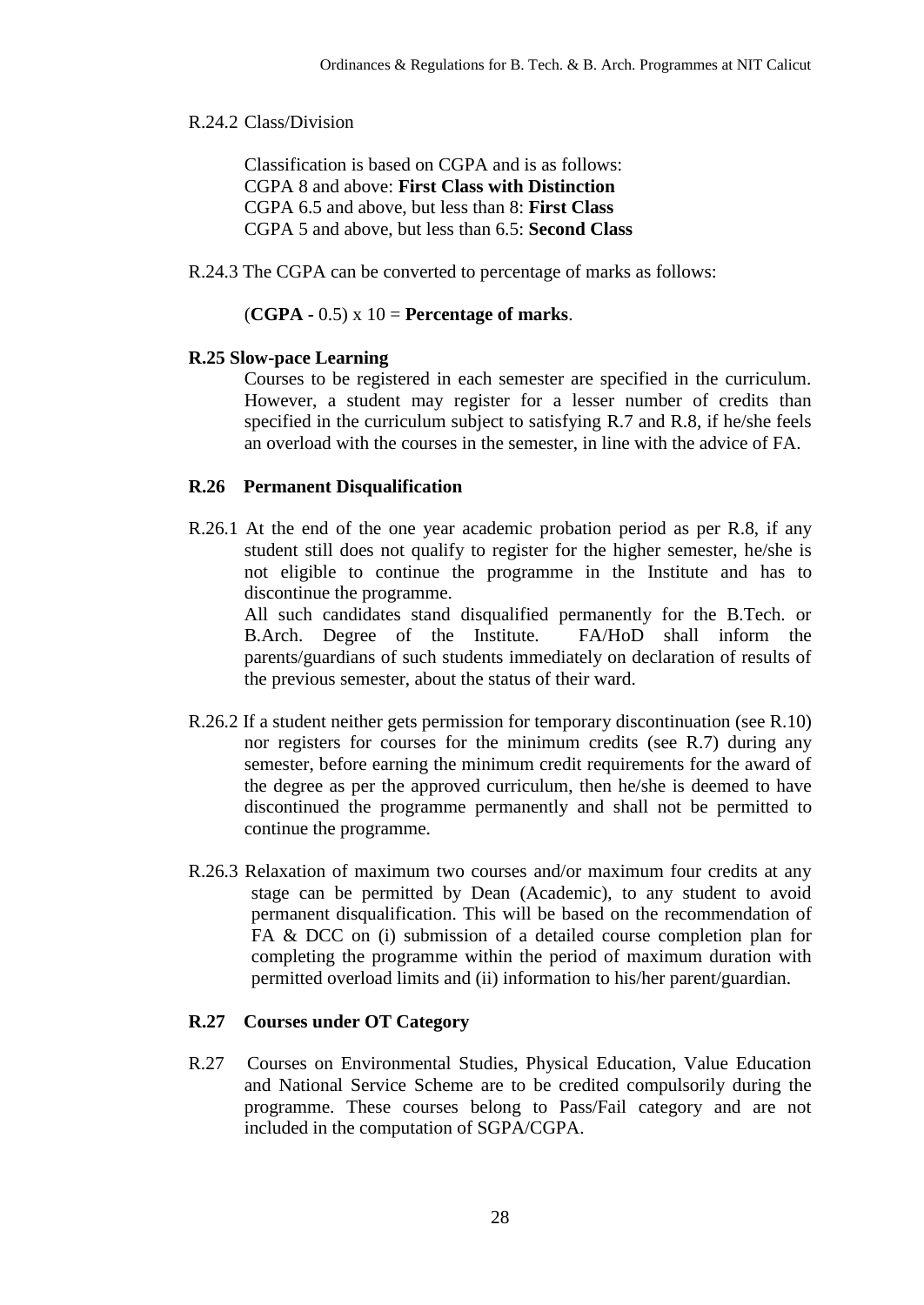#### **R.28 Transfer of Credits**

R.28 Within the broad frame work of these regulations, the Senate, on the recommendation of the concerned DCC and Board of Academic Council (BoAC) may permit students to earn part of the credit requirements in other approved Institutes of repute and status in the country or abroad. The Senate may, in other exceptional cases, approve admission with advance credit of candidates earned from other approved Institutes of repute and status in the country or abroad, recommended by the DCC and BoAC

## **R.29 Eligibility for the Award of B.Tech./B.Arch. Degree**

- R.29.1aA student shall be declared to be eligible for the award of the B.Tech. Degree if he/she has
	- i) registered and successfully credited all the core courses of B.Tech.,
	- ii) successfully acquired the credits in the different categories, as specified in the approved curriculum of B.Tech. corresponding to the discipline (branch) of his/her study within the stipulated time;
	- iii) earned a CGPA score of 5.0 or above.
	- iv) completed the normal duration of the programme for B.Tech.,
	- v) no dues to any departments/sections of the Institute including hostels, and
	- vi) no disciplinary action pending against him/her.
- R.29.1bA student shall be declared to be eligible for the award of the B.Arch Degree if he/she has
	- i) registered and successfully credited all the core courses of B.Arch;
	- ii) successfully acquired the credits in the different categories, as specified in the approved curriculum of B.Arch within the stipulated time;
	- iii) earned a CGPA score of 5.0 or above.
	- iv) completed the normal duration of the programme for B.Arch.,
	- v) no dues to any departments/sections of the Institute including hostels, and
	- vi) no disciplinary action pending against him/her.
- R.29.1c Students who completed the programme and are eligible for the award of the Degree can get following documents on application from the academic section within two weeks of declaration of results:

Transfer certificate, Migration certificate, Provisional degree certificates, Course completion certificate and consolidated grade card.

Degree certificate will be issued during convocation as per the notifications issued by the Institute. The degree certificate shall be sent by registered post to the graduands who have paid the fee for degree certificate and unable to attend the convocation.

After the successful completion of the minimum required credits for the progarmme, if the CGPA scored is less than 5.0, students are eligible to get only the Course Completion Certificate indicating the CGPA score, and they are not eligible for the award of the degree.

R.29.2 The award of the degree shall be recommended by the Senate and approved by the Board of Governors of the Institute.